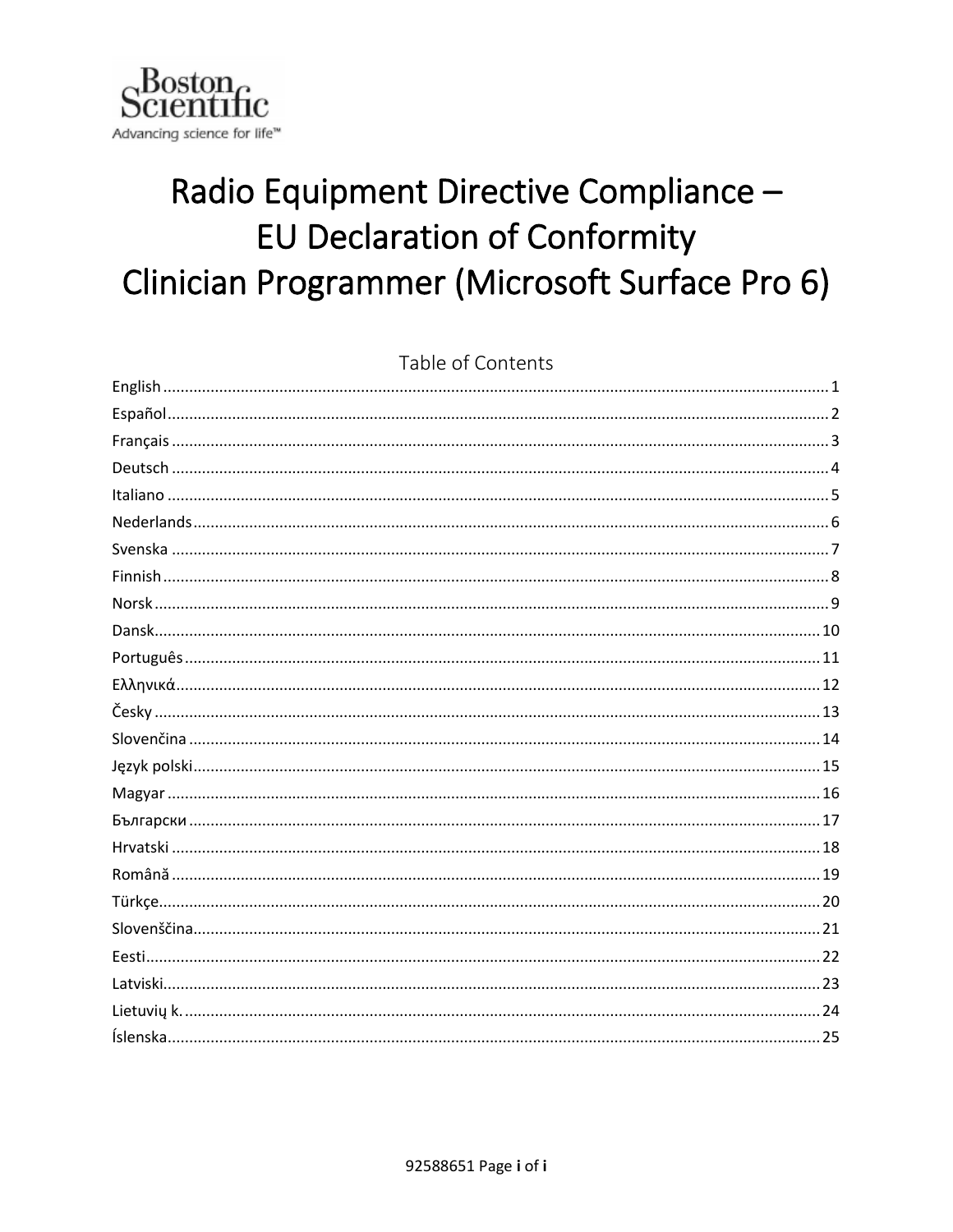

## Declaration of Conformity Radio Equipment Directive (2014/53/EU)

English

<span id="page-1-0"></span>

| Issuer's Name:             | Boston Scientific Neuromodulation Corporation                     |
|----------------------------|-------------------------------------------------------------------|
| Issuer's Address:          | 25155 Rye Canyon Loop                                             |
|                            | Valencia, CA 91355                                                |
|                            | United States of America                                          |
| Object of the declaration: | Clinician Programmer (Microsoft Surface Pro 6) Spare Power Supply |

The Clinician Programmer Spare Power Supply model addressed by this Declaration of Conformity is: Spare Power Supply: NM-7171, Microsoft Power Supply Model 1706 (refer to Declaration of Conformity [https://www.bostonscientific.com/content/dam/EU-Compliance/92490642-](https://www.bostonscientific.com/content/dam/EU-Compliance/92490642-RED_Full_DoC_SurfacePro6_21April2020.pdf) [RED\\_Full\\_DoC\\_SurfacePro6\\_21April2020.pdf](https://www.bostonscientific.com/content/dam/EU-Compliance/92490642-RED_Full_DoC_SurfacePro6_21April2020.pdf) for NM-7171, Microsoft Power Supply Model 1800)

The object of the declaration described above is in conformity with the relevant Union harmonized legislation and the following documents: Radio Equipment Directive (2014/53/EU)

### EN 55032: 2012/AC:2013 EN 55024:2010 EN 60950-1: 2006/A11:2009/A1:2010/A12:2011/AC:2011/A2:2013 (EC) No 278/2009 EN 50581:2012

Boston Scientific Neuromodulation Corporation **Boston Scientific Limited** 25155 Rye Canyon Loop **Ballybrit Business Park** Valencia, CA 91355 Galway United States of America **Ireland** 

### Manufacturer **EC Representative**

Boston Scientific Neuromodulation Corporation is exclusively responsible for the Declaration of Conformity.

Signed for and on behalf of: Boston Scientific Neuromodulation Corporation

Date of Issue: 22/10/20

\_\_\_\_\_\_\_\_\_\_\_\_\_\_\_\_\_\_\_\_\_\_\_\_\_\_\_\_\_\_\_\_\_\_\_\_\_\_\_\_\_\_\_\_\_ \_\_\_\_\_\_\_\_\_\_\_\_\_\_\_\_\_\_\_\_\_\_\_\_\_\_\_\_\_\_\_\_

Rafael Carbunaru Date of Signature Date of Signature Vice President, Research and Development

Place of Issue: Valencia, CA

22 Oct 2020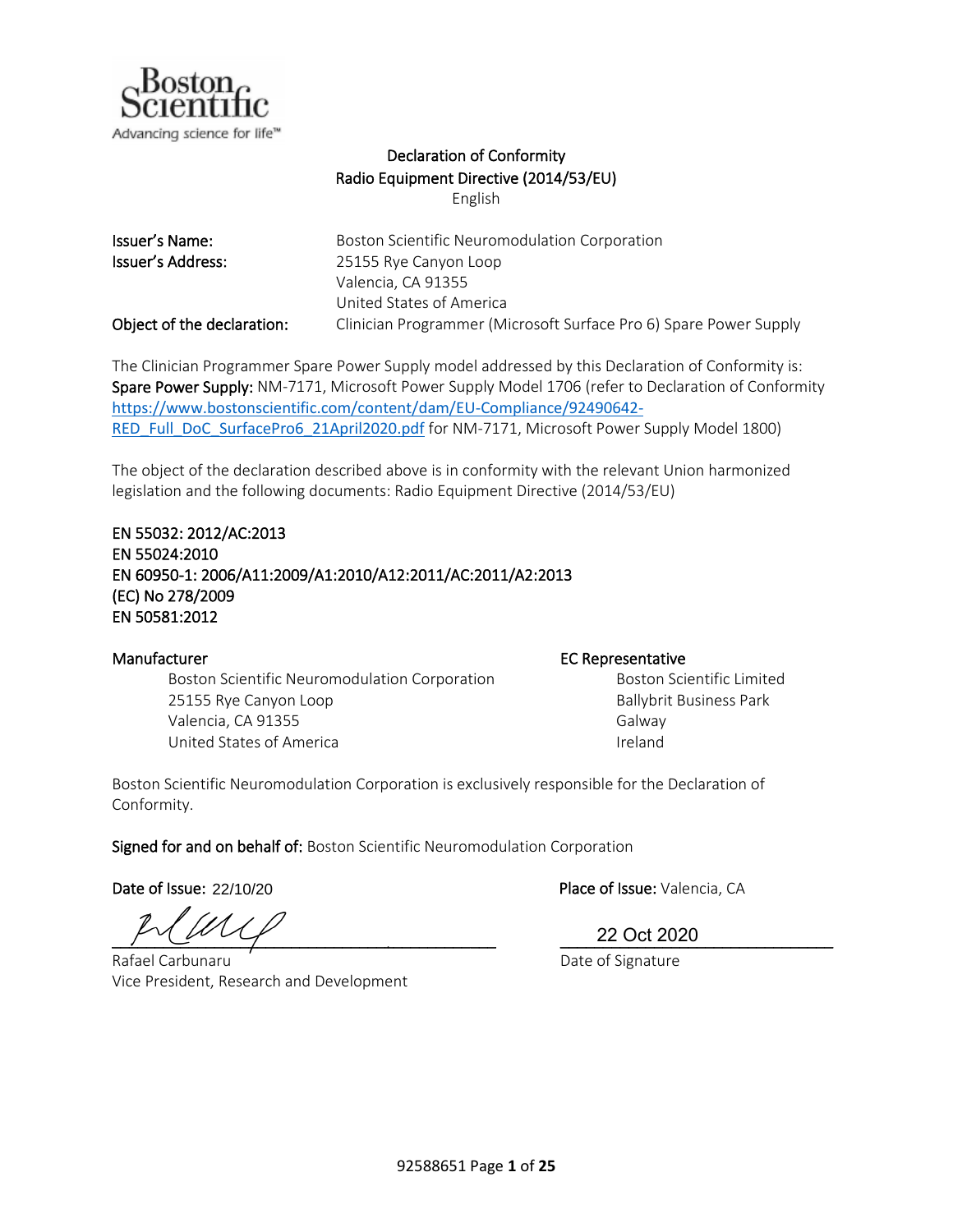

## Declaración de conformidad Directiva relativa a equipos radioeléctricos (2014/53/EU)

Español

| Nombre del emisor:        | Boston Scientific Neuromodulation Corporation              |
|---------------------------|------------------------------------------------------------|
| Dirección del emisor:     | 25155 Rye Canyon Loop                                      |
|                           | Valencia, CA 91355                                         |
|                           | Estados Unidos de América                                  |
| Objeto de la declaración: | Fuente de alimentación de repuesto del Programador clínico |
|                           | (Microsoft Surface Pro 6)                                  |

La fuente de alimentación de repuesto del Programador clínico afectada por esta Declaración de Conformidad es la siguiente:

Fuente de alimentación de repuesto: NM-7171, Fuente de alimentación Microsoft modelo 1706 (consulte la Declaración de conformidad [https://www.bostonscientific.com/content/dam/EU-](https://www.bostonscientific.com/content/dam/EU-Compliance/92490642-RED_Full_DoC_SurfacePro6_21April2020.pdf)[Compliance/92490642-RED\\_Full\\_DoC\\_SurfacePro6\\_21April2020.pdf](https://www.bostonscientific.com/content/dam/EU-Compliance/92490642-RED_Full_DoC_SurfacePro6_21April2020.pdf) for NM-7171, Fuente de alimentación Microsoft modelo 1800)

El objeto de la declaración anterior está en conformidad con la legislación armonizada correspondiente de la Unión Europea y con los documentos siguientes: Directiva relativa a equipos radioeléctricos (2014/53/EU)

EN 55032: 2012/AC:2013 EN 55024:2010 EN 60950-1: 2006/A11:2009/A1:2010/A12:2011/AC:2011/A2:2013 (EC) No 278/2009 EN 50581:2012

Boston Scientific Neuromodulation Corporation 25155 Rye Canyon Loop Valencia, CA 91355 Estados Unidos de América

Fabricante de la UE de la UE de la UE de la UE de la VE de la VE de la VE de la VE de la VE de la VE de la VE Boston Scientific Limited Ballybrit Business Park Galway Irlanda

Boston Scientific Neuromodulation Corporation es exclusivamente responsable de la Declaración de conformidad.

Firmado en nombre de: Boston Scientific Neuromodulation Corporation

Fecha de publicación: 22/10/20

 $\frac{22 \text{ Oct } 2020}$ 

Rafael Carbunaru Vicepresidente de Investigación y Desarrollo Lugar de emisión: Valencia, CA

22 Oct 2020

Fecha de la firma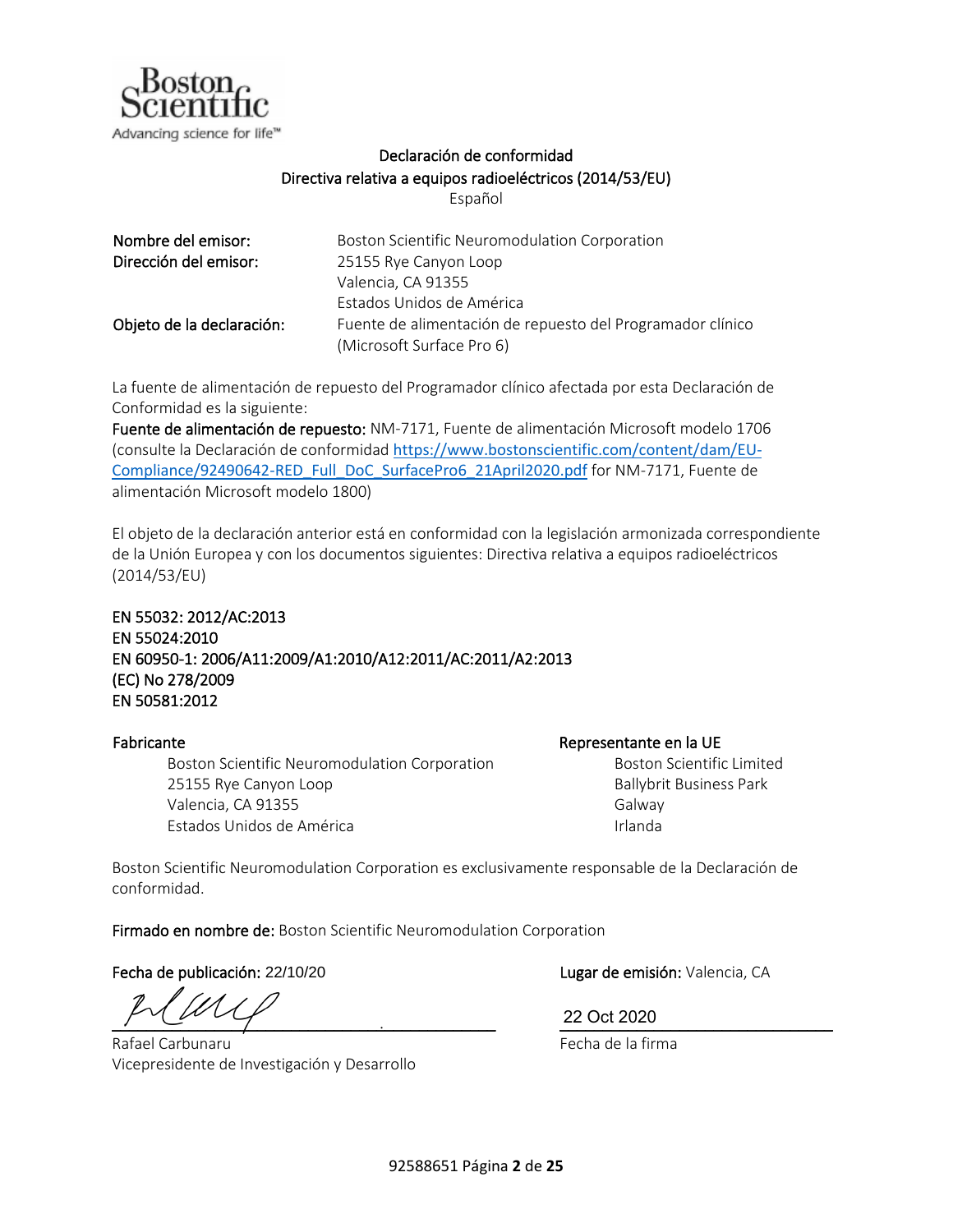

## Déclaration de conformité Directive européenne sur les équipements radio (2014/53/UE)

Français

| Nom de l'émetteur :       | Boston Scientific Neuromodulation Corporation        |
|---------------------------|------------------------------------------------------|
| Adresse de l'émetteur :   | 25155 Rye Canyon Loop                                |
|                           | Valencia, CA 91355                                   |
|                           | États-Unis d'Amérique                                |
| Objet de la déclaration : | Alimentation de rechange du programmateur du médecin |
|                           | (Microsoft Surface Pro 6)                            |

Le modèle d'alimentation de rechange du Programmateur du médecin visé par la présente déclaration de conformité est le suivant :

Alimentation de rechange : NM-7171, Alimentation électrique Microsoft modèle 1706 (voir Déclaration de conformité [https://www.bostonscientific.com/content/dam/EU-Compliance/92490642-](https://www.bostonscientific.com/content/dam/EU-Compliance/92490642-RED_Full_DoC_SurfacePro6_21April2020.pdf) [RED\\_Full\\_DoC\\_SurfacePro6\\_21April2020.pdf](https://www.bostonscientific.com/content/dam/EU-Compliance/92490642-RED_Full_DoC_SurfacePro6_21April2020.pdf) pour NM-7171, Alimentation électrique Microsoft modèle 1800)

L'objet de la déclaration décrite ci-dessus est conforme à la législation harmonisée pertinente de l'Union et aux documents suivants : Directive européenne sur les équipements radio (2014/53/UE)

EN 55032 : 2012/AC:2013 EN 55024 : 2010 EN 60950-1 : 2006/A11:2009/A1:2010/A12:2011/AC:2011/A2:2013 (CE) N°278/2009 EN 50581 : 2012

Boston Scientific Neuromodulation Corporation 25155 Rye Canyon Loop Valencia, CA 91355 États-Unis d'Amérique

Fabricant Représentant dans la CE

Boston Scientific Limited Ballybrit Business Park Galway Irlande

Boston Scientific Neuromodulation Corporation est exclusivement responsable de la déclaration de conformité.

Signé au nom et pour le compte de : Boston Scientific Neuromodulation Corporation

Date de la délivrance : 22/10/20

 $\frac{1}{2}$  . The state of  $\frac{1}{2}$ 

Rafael Carbunaru Vice-président, Recherche et développement

Lieu de la délivrance : Valencia, CA

22 Oct 2020

Date de la signature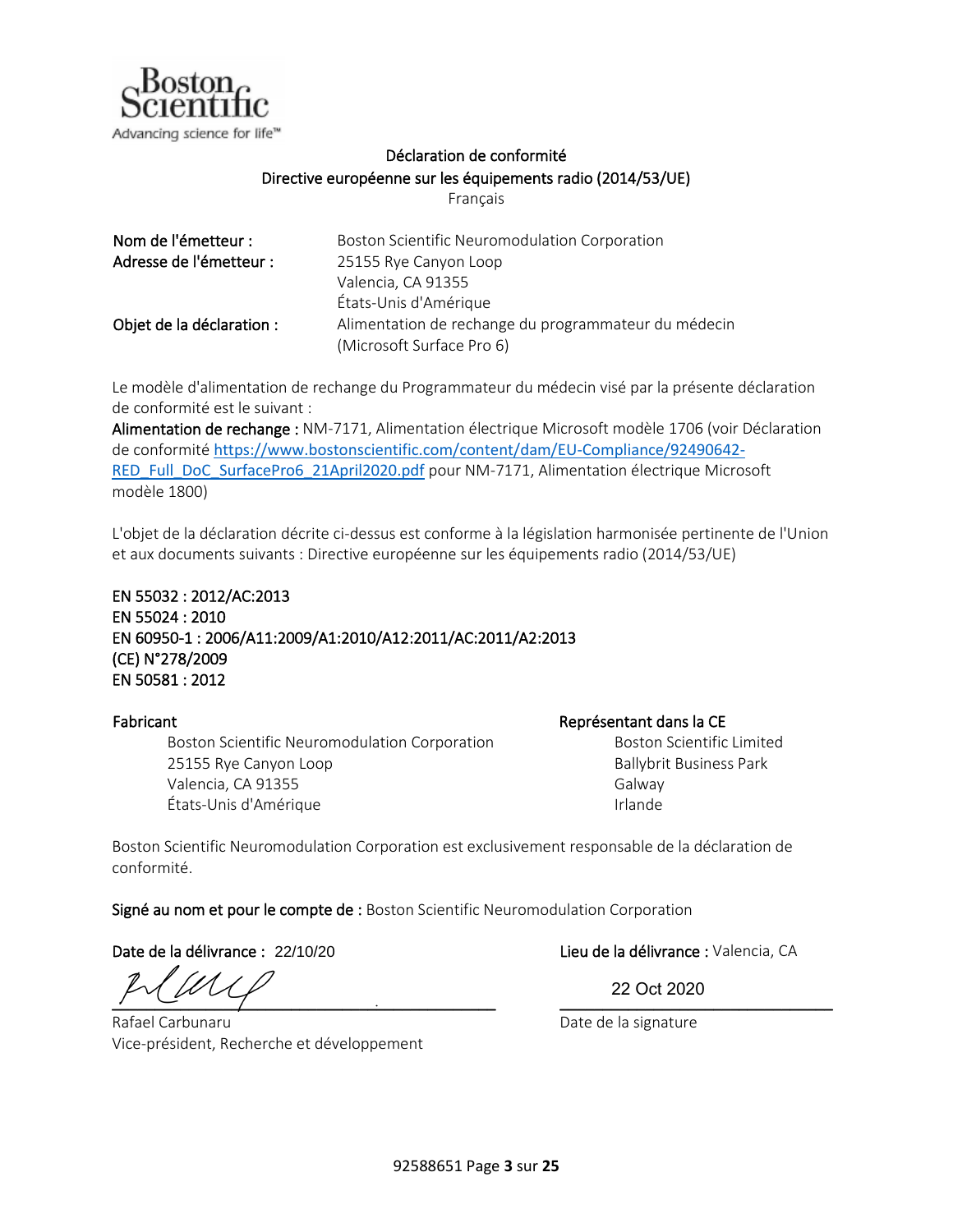

## Konformitätserklärung Funkanlagenrichtlinie (2014/53/EU)

Deutsch

| Name des Herausgebers:    | Boston Scientific Neuromodulation Corporation |
|---------------------------|-----------------------------------------------|
| Adresse des Herausgebers: | 25155 Rye Canyon Loop                         |
|                           | Valencia, CA 91355                            |
|                           | USA                                           |
| Gegenstand der Erklärung: | Ersatz-Netzteil für das Ärzteprogrammiergerät |
|                           | (Microsoft Surface Pro 6)                     |

Diese Konformitätserklärung gilt für das nachstehend genannte Ersatz-Netzteil-Modell für das Ärzteprogrammiergerät:

Ersatz-Netzteil: NM-7171, Microsoft-Netzteil-Modell 1706 (siehe Konformitätserklärung [https://www.bostonscientific.com/content/dam/EU-Compliance/92490642-](https://www.bostonscientific.com/content/dam/EU-Compliance/92490642-RED_Full_DoC_SurfacePro6_21April2020.pdf) [RED\\_Full\\_DoC\\_SurfacePro6\\_21April2020.pdf](https://www.bostonscientific.com/content/dam/EU-Compliance/92490642-RED_Full_DoC_SurfacePro6_21April2020.pdf) für NM-7171, Microsoft-Netzteil-Modell 1800)

Der Gegenstand der vorstehenden Erklärung entspricht den relevanten harmonisierten Rechtsvorschriften der Union und den folgenden Dokumenten: Funkanlagenrichtlinie (2014/53/EU)

## EN 55032: 2012/AC:2013 EN 55024:2010 EN 60950-1: 2006/A11:2009/A1:2010/A12:2011/AC:2011/A2:2013 (EG) Nr. 278/2009 EN 50581:2012

Boston Scientific Neuromodulation Corporation 25155 Rye Canyon Loop Valencia, CA 91355 USA

Hersteller Bevollmächtigter in der Europäischen Gemeinschaft

> Boston Scientific Limited Ballybrit Business Park Galway Irland

Die Boston Scientific Neuromodulation Corporation trägt die alleinige Verantwortung für die Konformitätserklärung.

Unterzeichnet für und im Namen von: Boston Scientific Neuromodulation Corporation

Ausgabedatum: 22/10/20 **Ausgabeort:** Valencia, CA

\_\_\_\_\_\_\_\_\_\_\_\_\_\_\_\_\_\_\_\_\_\_\_\_\_\_\_\_\_\_\_\_\_\_\_\_\_\_\_\_\_\_\_\_\_ \_\_\_\_\_\_\_\_\_\_\_\_\_\_\_\_\_\_\_\_\_\_\_\_\_\_\_\_\_\_\_\_

Rafael Carbunaru Leiter Forschung und Entwicklung

22 Oct 2020

Datum der Unterschrift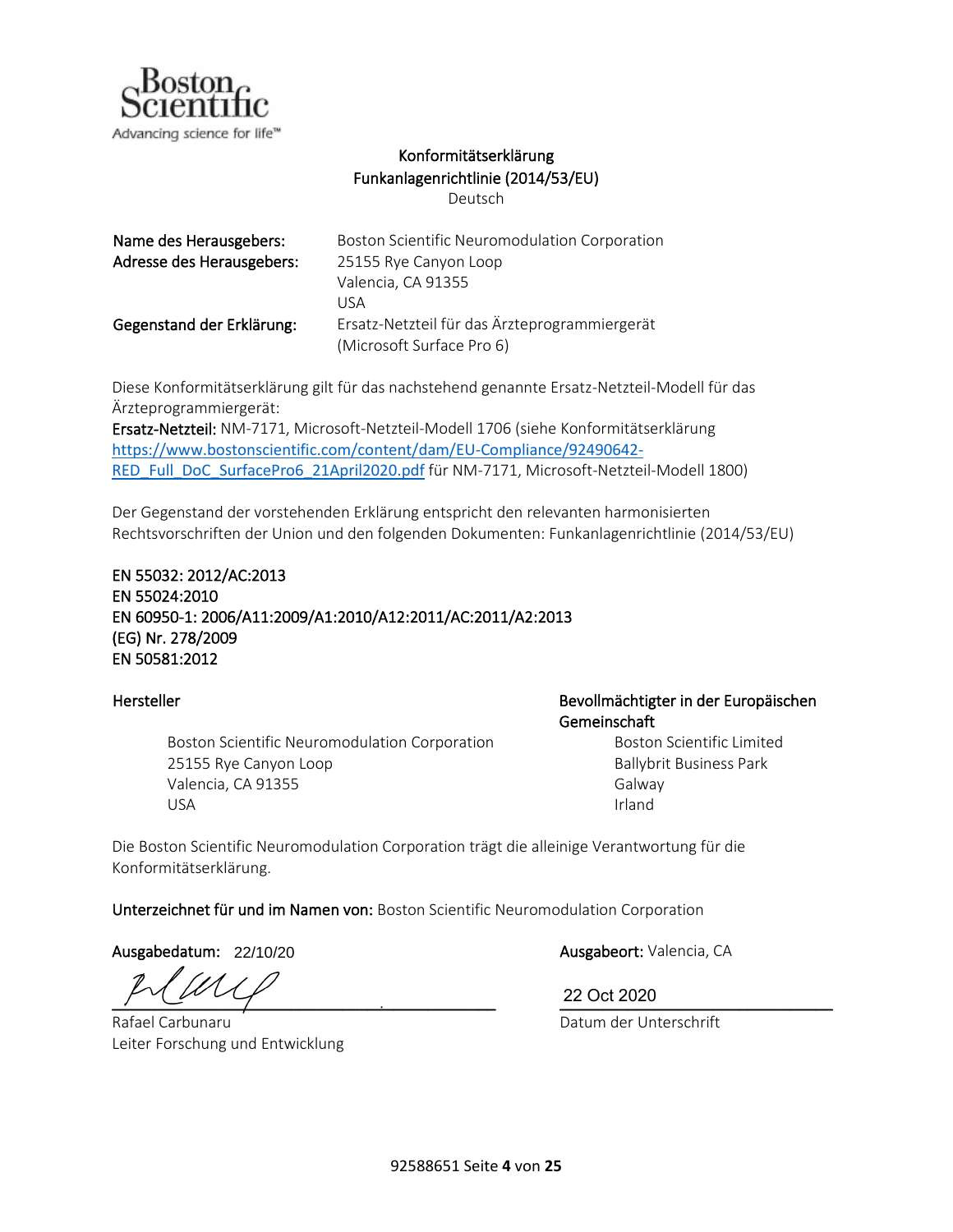

## Dichiarazione di conformità Direttiva sulle apparecchiature radio (2014/53/UE)

Italiano

| Nome del fornitore:          | Boston Scientific Neuromodulation Corporation                              |
|------------------------------|----------------------------------------------------------------------------|
| Indirizzo del fornitore:     | 25155 Rye Canyon Loop                                                      |
|                              | Valencia, CA 91355                                                         |
|                              | Stati Uniti d'America                                                      |
| Oggetto della dichiarazione: | Programmatore medico (Microsoft Surface Pro 6) alimentatore di<br>ricambio |

Il modello di alimentatore di ricambio per il Programmatore medico interessato dalla presente Dichiarazione di conformità è:

Alimentatore di ricambio: NM-7171, alimentatore Microsoft modello 1706 (fare riferimento alla Dichiarazione di Conformità [https://www.bostonscientific.com/content/dam/EU-Compliance/92490642-](https://www.bostonscientific.com/content/dam/EU-Compliance/92490642-RED_Full_DoC_SurfacePro6_21April2020.pdf) [RED\\_Full\\_DoC\\_SurfacePro6\\_21April2020.pdf](https://www.bostonscientific.com/content/dam/EU-Compliance/92490642-RED_Full_DoC_SurfacePro6_21April2020.pdf) per NM-7171, alimentatore Microsoft modello 1800)

L'oggetto della dichiarazione descritta sopra è conforme alla legislazione armonizzata in materia dell'Unione e ai seguenti documenti: Direttiva sulle apparecchiature radio (2014/53/UE)

EN 55032: 2012/AC:2013 EN 55024:2010 EN 60950-1: 2006/A11:2009/A1:2010/A12:2011/AC:2011/A2:2013 (CE) N. 278/2009 EN 50581:2012

Boston Scientific Neuromodulation Corporation 25155 Rye Canyon Loop Valencia, CA 91355 Stati Uniti d'America

### Fabbricante et al. et al. et al. et al. et al. et al. et al. et al. et al. et al. et al. et al. et al. et al. e

Boston Scientific Limited Ballybrit Business Park Galway Irlanda

Boston Scientific Neuromodulation Corporation è responsabile esclusivamente della Dichiarazione di Conformità.

Firmato per e per conto di: Boston Scientific Neuromodulation Corporation

Data di emissione: 22/10/20

 $\frac{22 \text{ Oct } 2020}$ 

Rafael Carbunaru Vicepresidente, Ricerca e sviluppo

Luogo di emissione: Valencia, CA

22 Oct 2020

Data della firma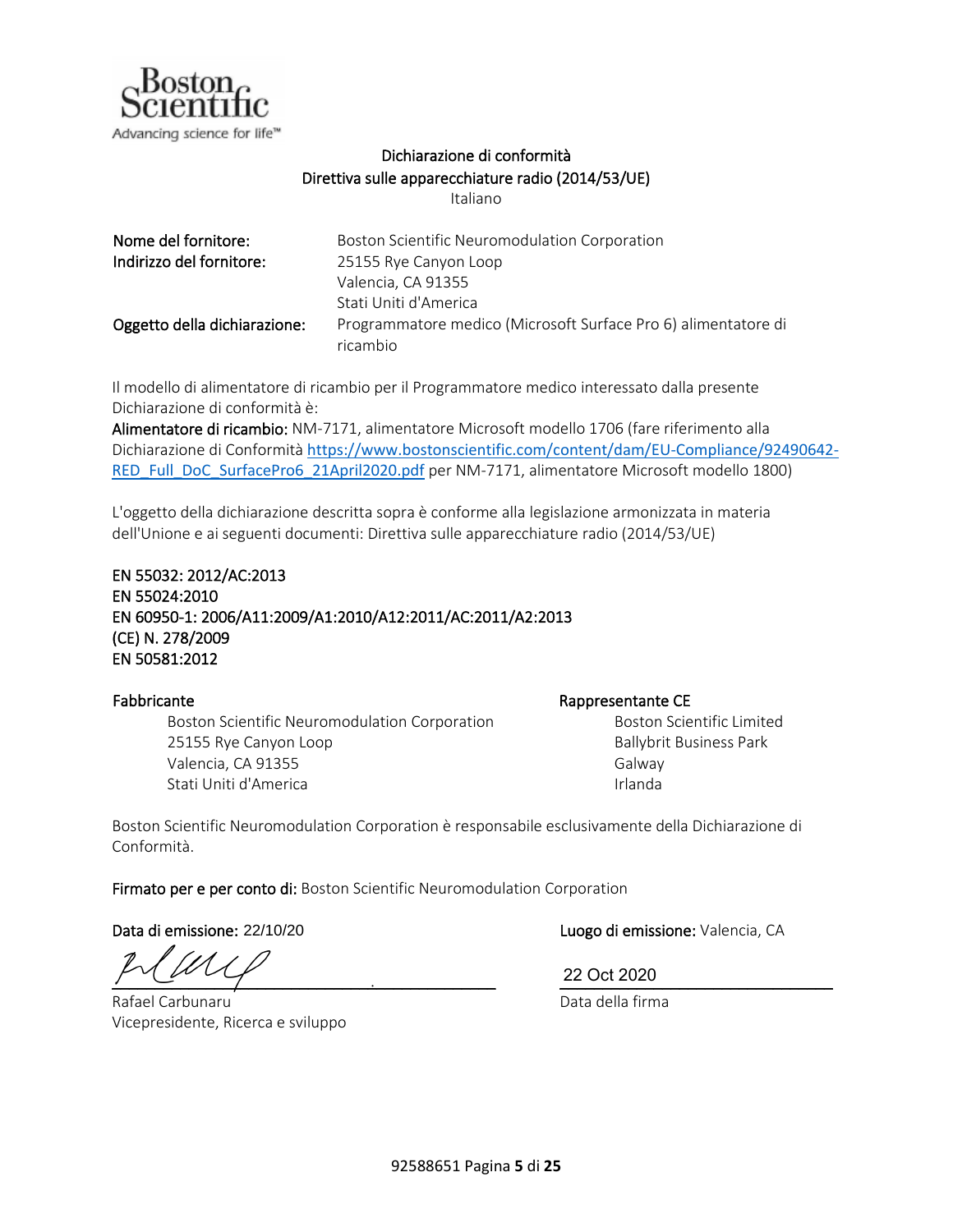

## Verklaring van conformiteit Richtlijn betreffende radioapparatuur (2014/53/EG)

Nederlands

<span id="page-6-0"></span>

| Naam van de uitgever:        | Boston Scientific Neuromodulation Corporation        |
|------------------------------|------------------------------------------------------|
| Adres van de uitgever:       | 25155 Rye Canyon Loop                                |
|                              | Valencia, CA 91355                                   |
|                              | Verenigde Staten van Amerika                         |
| Onderwerp van de verklaring: | Reservevoeding voor programmeerapparaat voor clinici |
|                              | (Microsoft Surface Pro 6)                            |

Deze conformiteitsverklaring is van toepassing op de reservevoeding voor het volgende model programmeerapparaat voor clinici:

Reservevoeding: NM-7171, Microsoft-voeding model 1706 (raadpleeg de conformiteitsverklaring [https://www.bostonscientific.com/content/dam/EU-Compliance/92490642-](https://www.bostonscientific.com/content/dam/EU-Compliance/92490642-RED_Full_DoC_SurfacePro6_21April2020.pdf) [RED\\_Full\\_DoC\\_SurfacePro6\\_21April2020.pdf](https://www.bostonscientific.com/content/dam/EU-Compliance/92490642-RED_Full_DoC_SurfacePro6_21April2020.pdf) voor NM-7171, Microsoft-voeding model 1800)

Het onderwerp van de hierboven beschreven verklaring is conform de relevante geharmoniseerde wetgeving van de Gemeenschap en de volgende documenten: Richtlijn betreffende radioapparatuur (2014/53/EG)

## EN 55032: 2012/AC:2013 EN 55024:2010 EN 60950-1: 2006/A11:2009/A1:2010/A12:2011/AC:2011/A2:2013 (EU) nr. 278/2009 EN 50581:2012

Boston Scientific Neuromodulation Corporation 25155 Rye Canyon Loop Valencia, CA 91355 Verenigde Staten van Amerika

Fabrikant Vertegenwoordiger in de EU Boston Scientific Limited Ballybrit Business Park Galway

Ierland

Boston Scientific Neuromodulation Corporation is exclusief verantwoordelijk voor de Verklaring van conformiteit.

Ondertekend voor en namens: Boston Scientific Neuromodulation Corporation

Datum van uitgave: 22/10/20

 $\frac{1}{2}$   $\frac{1}{2}$   $\frac{1}{2}$   $\frac{1}{2}$   $\frac{1}{2}$   $\frac{1}{2}$   $\frac{1}{2}$   $\frac{1}{2}$   $\frac{1}{2}$   $\frac{1}{2}$   $\frac{1}{2}$   $\frac{1}{2}$   $\frac{1}{2}$   $\frac{1}{2}$   $\frac{1}{2}$   $\frac{1}{2}$   $\frac{1}{2}$   $\frac{1}{2}$   $\frac{1}{2}$   $\frac{1}{2}$   $\frac{1}{2}$   $\frac{1}{2}$ 

Rafael Carbunaru Vice-president, Onderzoek en ontwikkeling

Plaats van uitgave: Valencia, CA

22 Oct 2020

Datum van ondertekening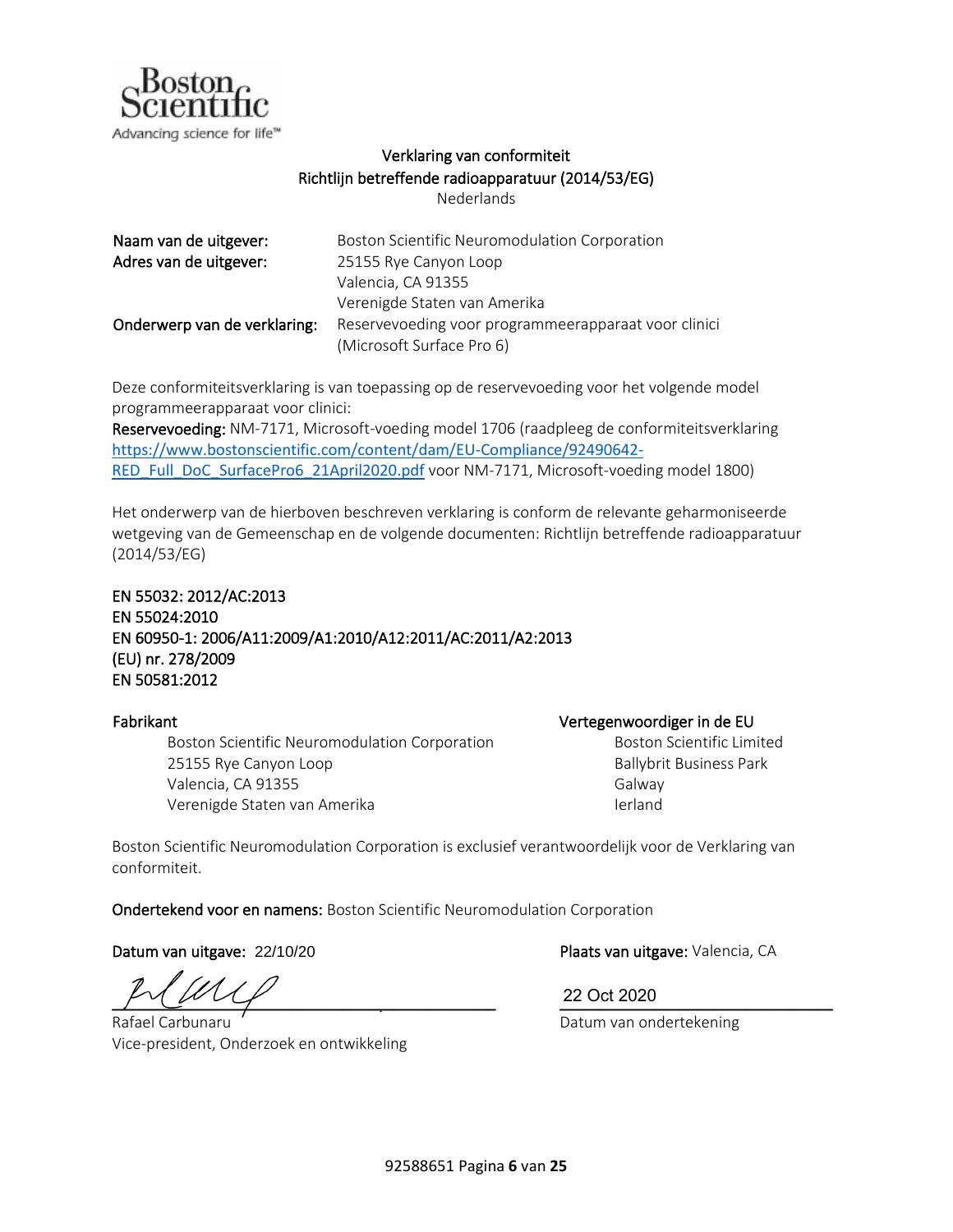

## Försäkran om överensstämmelse med direktiv om radioutrustning (2014/53/EU)

Svenska

| Utgivarens namn:                       | Boston Scientific Neuromodulation Corporation                  |
|----------------------------------------|----------------------------------------------------------------|
| Utgivarens adress:                     | 25155 Rye Canyon Loop                                          |
|                                        | Valencia, CA 91355                                             |
|                                        | USA                                                            |
| Försäkran omfattar<br>följande system: | Programmerare (Microsoft Surface Pro 6) reservströmförsörjning |

Modellen av programmerarens reservströmförsörjning som avses i denna försäkran är: Reservströmförsörjning: NM-7171, Microsoft Power Supply modell 1706 (se Försäkran om överensstämmelse [https://www.bostonscientific.com/content/dam/EU-Compliance/92490642-](https://www.bostonscientific.com/content/dam/EU-Compliance/92490642-RED_Full_DoC_SurfacePro6_21April2020.pdf) [RED\\_Full\\_DoC\\_SurfacePro6\\_21April2020.pdf](https://www.bostonscientific.com/content/dam/EU-Compliance/92490642-RED_Full_DoC_SurfacePro6_21April2020.pdf) för NM-7171, Microsoft Power Supply modell 1800)

System som listas ovan överensstämmer med relevant EU-lagstiftning och följande dokument: Direktiv om radioutrustning (2014/53/EU)

## EN 55032: 2012/AC:2013 EN 55024:2010 EN 60950-1: 2006/A11:2009/A1:2010/A12:2011/AC:2011/A2:2013 (EC) No 278/2009 EN 50581:2012

Boston Scientific Neuromodulation Corporation 25155 Rye Canyon Loop Valencia, CA 91355 USA

### Tillverkare Ombud inom EU

Boston Scientific Limited Ballybrit Business Park Galway Irland

Boston Scientific Neuromodulation Corporation är ensamt ansvariga för denna Försäkran om överensstämmelse.

Signerad av och för: Boston Scientific Neuromodulation Corporation

Utgivningsdatum: 22/10/20

 $\frac{22000200}{\sqrt{25}}$ 

Rafael Carbunaru Vice VD, Forskning och utveckling

Utgivningsort: Valencia, CA

22 Oct 2020

Datum för undertecknande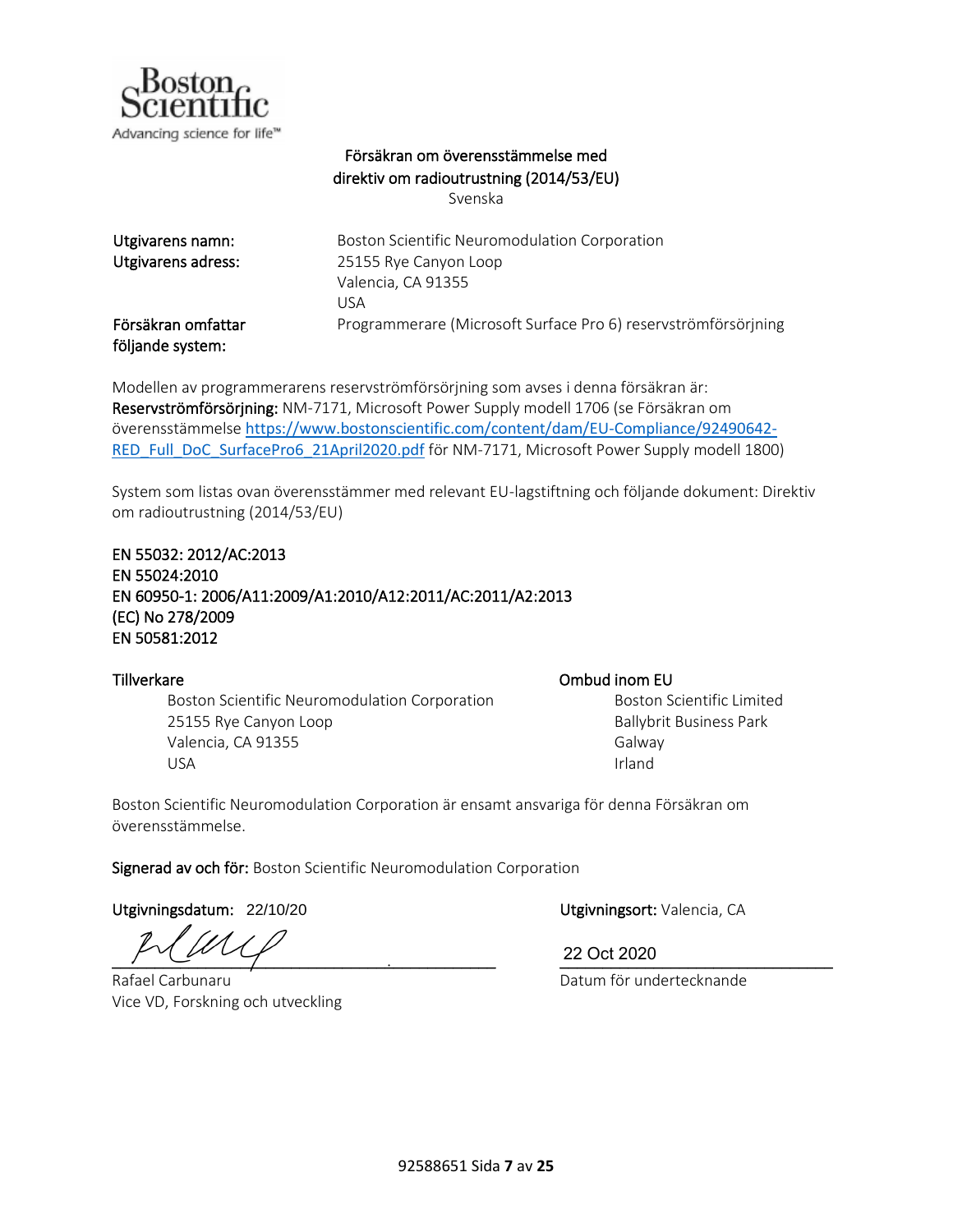

## Vaatimustenmukaisuusvakuutus Radiolaitedirektiivi (2014/53/EU)

Finnish

| Julkaisijan nimi:   | Boston Scientific Neuromodulation Corporation                          |
|---------------------|------------------------------------------------------------------------|
| Julkaisijan osoite: | 25155 Rye Canyon Loop                                                  |
|                     | Valencia, CA 91355                                                     |
|                     | Yhdysvallat                                                            |
| Vakuutuksen kohde:  | Kliinikon ohjelmointilaitteen (Microsoft Surface Pro 6) varavirtalähde |

Kliinikon ohjelmointilaitteen varavirtalähdemalli, jota tämä vaatimustenmukaisuusvakuutus koskee, on seuraava:

Varavirtalähde: NM-7171, Microsoft-virtalähde malli 1706 (katso vaatimustenmukaisuusvakuutus [https://www.bostonscientific.com/content/dam/EU-Compliance/92490642-](https://www.bostonscientific.com/content/dam/EU-Compliance/92490642-RED_Full_DoC_SurfacePro6_21April2020.pdf) [RED\\_Full\\_DoC\\_SurfacePro6\\_21April2020.pdf](https://www.bostonscientific.com/content/dam/EU-Compliance/92490642-RED_Full_DoC_SurfacePro6_21April2020.pdf) NM-7171:lle, Microsoft-virtalähteen mallille 1800)

Yllä mainittu vakuutuksen kohde on unionin harmonisoidun lainsäädännön ja seuraavien asiakirjojen vaatimusten mukainen: Radiolaitedirektiivi (2014/53/EU)

### EN 55032: 2012/AC:2013 EN 55024:2010 EN 60950-1: 2006/A11:2009/A1:2010/A12:2011/AC:2011/A2:2013 (EY) No 278/2009 EN 50581:2012

Boston Scientific Neuromodulation Corporation 25155 Rye Canyon Loop Valencia, CA 91355 Yhdysvallat

### Valmistaja Edustaja Euroopan yhteisön alueella

Boston Scientific Limited Ballybrit Business Park Galway Irlanti

Boston Scientific Neuromodulation Corporation on yksinomaisesti vastuussa vaatimustenmukaisuusvakuutuksesta.

Allekirjoitettu seuraavan tahon nimissä ja puolesta: Boston Scientific Neuromodulation Corporation

Julkaisupäivä: 22/10/20

\_\_\_\_\_\_\_\_\_\_\_\_\_\_\_\_\_\_\_\_\_\_\_\_\_\_\_\_\_\_\_\_\_\_\_\_\_\_\_\_\_\_\_\_\_ \_\_\_\_\_\_\_\_\_\_\_\_\_\_\_\_\_\_\_\_\_\_\_\_\_\_\_\_\_\_\_\_

Rafael Carbunaru Apulaispäällikkö, tutkimus ja kehitys

Julkaisupaikka: Valencia, CA

22 Oct 2020

Allekirjoituspäivä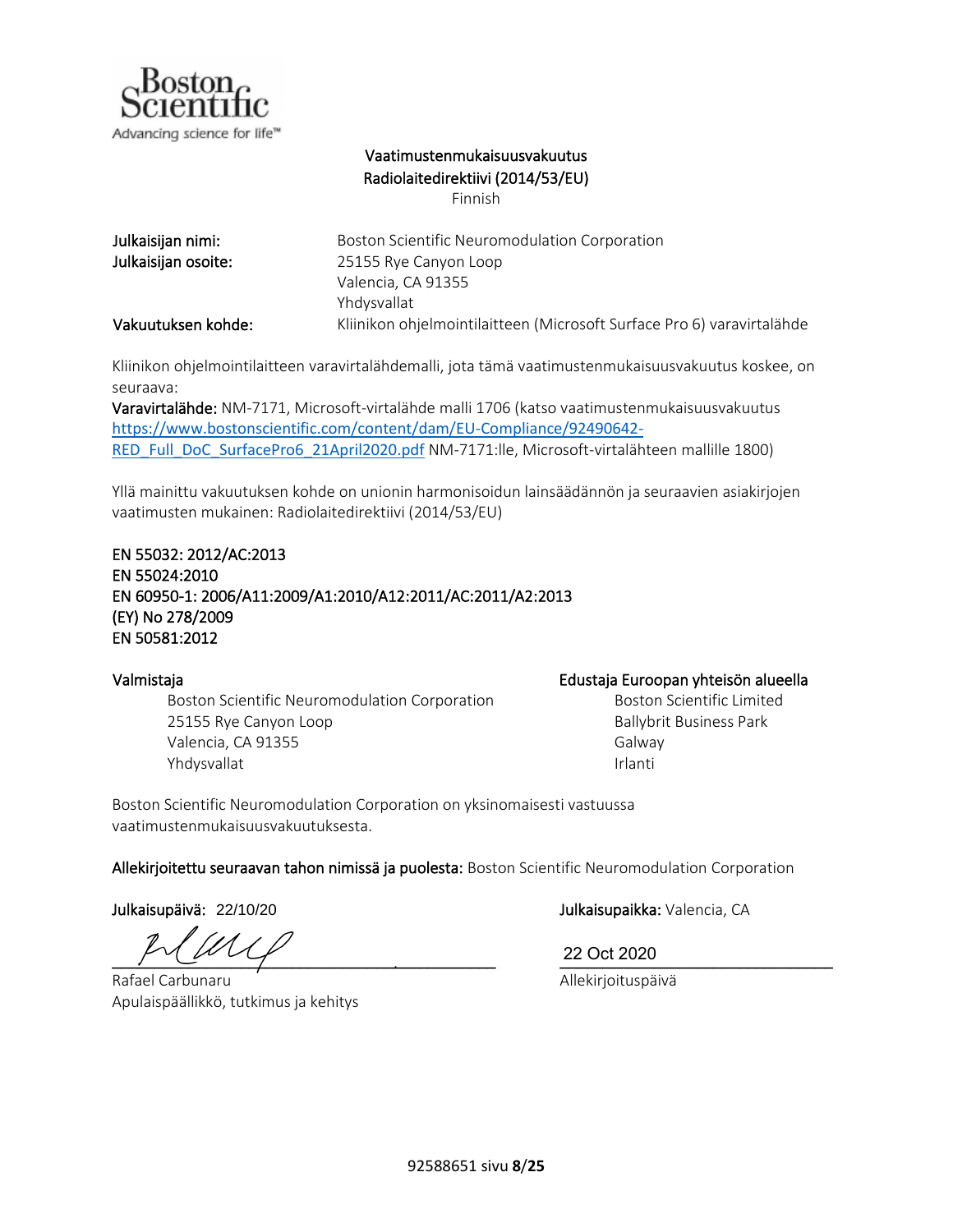

## Samsvarserklæring Radiodirektivet (2014/53/EU)

Norsk

| Utstederens navn:    | Boston Scientific Neuromodulation Corporation |
|----------------------|-----------------------------------------------|
| Utstederens adresse: | 25155 Rye Canyon Loop                         |
|                      | Valencia, CA 91355                            |
|                      | USA                                           |
| Erklæringen gjelder: | Reservestrømforsyning til klinikkprogrammerer |
|                      | (Microsoft Surface Pro 6)                     |

Reservestrømforsyningsmodellen til klinikkprogrammereren som er behandlet i denne erklæringen, er: Reservestrømforsyning: NM-7171, Microsoft strømforsyningsmodell 1706 (se samsvarserklæring [https://www.bostonscientific.com/content/dam/EU-Compliance/92490642-](https://www.bostonscientific.com/content/dam/EU-Compliance/92490642-RED_Full_DoC_SurfacePro6_21April2020.pdf) [RED\\_Full\\_DoC\\_SurfacePro6\\_21April2020.pdf](https://www.bostonscientific.com/content/dam/EU-Compliance/92490642-RED_Full_DoC_SurfacePro6_21April2020.pdf) for NM-7171, Microsoft strømforsyningsmodell 1800)

Denne erklæringen angir samsvar med relevant harmonisert lovgivning i EU og følgende dokumenter: Radiodirektivet (2014/53/EU)

### EN 55032: 2012/AC:2013

EN 55024:2010 EN 60950-1: 2006/A11:2009/A1:2010/A12:2011/AC:2011/A2:2013 (EF) Nr. 278/2009 EN 50581:2012

Boston Scientific Neuromodulation Corporation 25155 Rye Canyon Loop Valencia, CA 91355 USA

### Produsent **EU-representant**

Boston Scientific Limited Ballybrit Business Park Galway Irland

Boston Scientific Neuromodulation Corporation er eneansvarlig for samsvarserklæringen.

Signert for og på vegne av: Boston Scientific Neuromodulation Corporation

Utstedelsesdato: 22/10/20

 $_M$  MU  $_M$ 

Rafael Carbunaru Viseadministrerende direktør, forskning og utvikling

Sted for utstedelse: Valencia, CA

22 Oct 2020

Signaturdato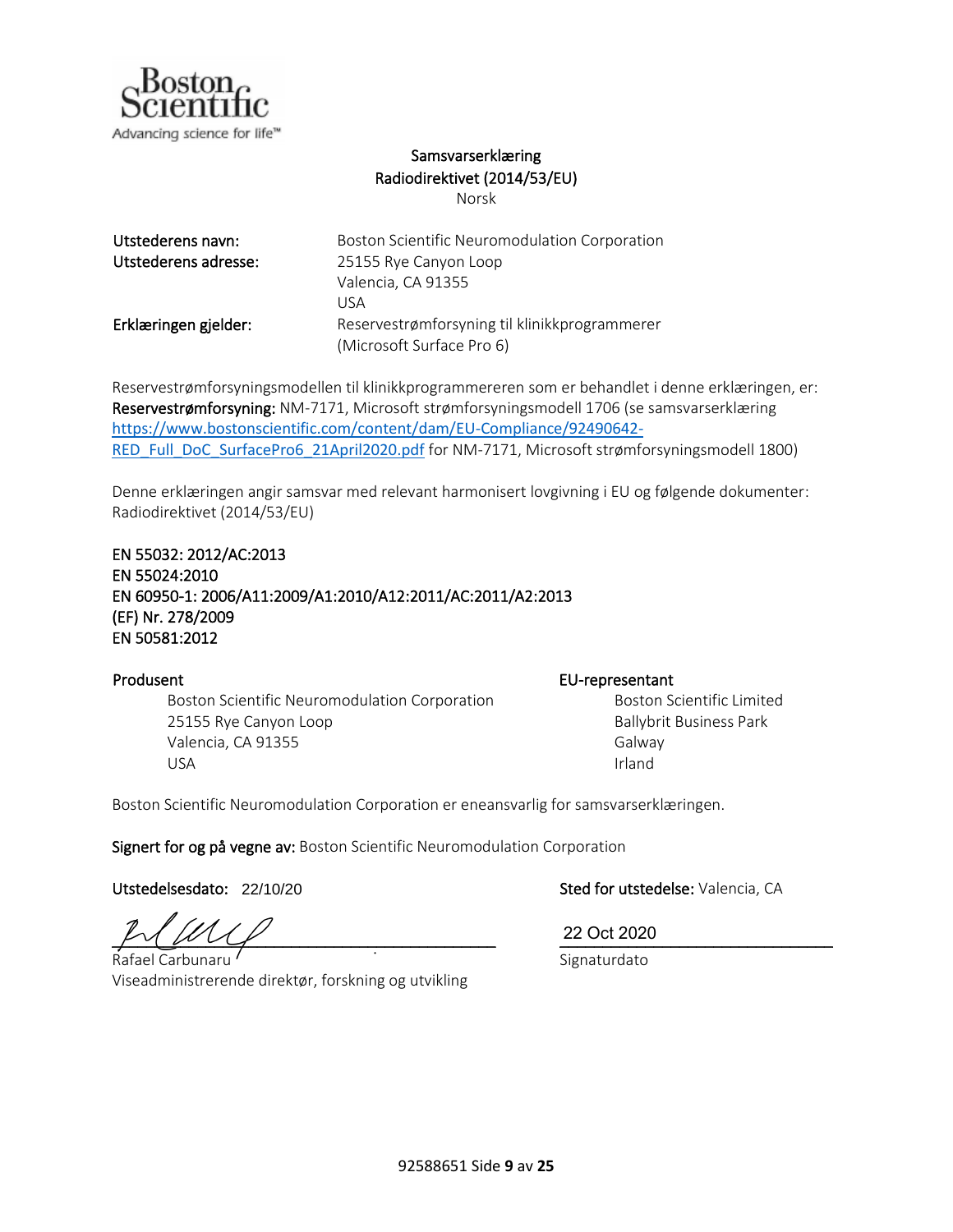

## Overensstemmelseserklæring Radioudstyrsdirektivet (2014/53/EU)

Dansk

| Udsteders navn:      | Boston Scientific Neuromodulation Corporation               |
|----------------------|-------------------------------------------------------------|
| Udsteders adresse:   | 25155 Rye Canyon Loop                                       |
|                      | Valencia, CA 91355                                          |
|                      | USA                                                         |
| Erklæringens formål: | Reservestrømforsyning til programmeringsenhed til klinikere |
|                      | (Microsoft Surface Pro 6)                                   |

Reservestrømforsyningsmodellen til programmeringsenheden til klinikere, som denne overensstemmelseserklæring omhandler, er:

Reservestrømforsyning: NM-7171, Microsoft-strømforsyningsmodel 1706 (se overensstemmelseserklæring [https://www.bostonscientific.com/content/dam/EU-](https://www.bostonscientific.com/content/dam/EU-Compliance/92490642-RED_Full_DoC_SurfacePro6_21April2020.pdf)[Compliance/92490642-RED\\_Full\\_DoC\\_SurfacePro6\\_21April2020.pdf](https://www.bostonscientific.com/content/dam/EU-Compliance/92490642-RED_Full_DoC_SurfacePro6_21April2020.pdf) for NM-7171, Microsoft -strømforsyningsmodel 1800)

Formålet med erklæringen beskrevet ovenfor stemmer overens med den relevante EU-lovgivning om harmoniserede standarder og følgende dokumenter: Radioudstyrsdirektivet (2014/53/EU)

EN 55032: 2012/AC:2013 EN 55024:2010 EN 60950-1: 2006/A11:2009/A1:2010/A12:2011/AC:2011/A2:2013 (EF) nr. 278/2009 EN 50581:2012

Boston Scientific Neuromodulation Corporation 25155 Rye Canyon Loop Valencia, CA 91355 USA

Producent EF-repræsentant

Boston Scientific Limited Ballybrit Business Park Galway Irland

Boston Scientific Neuromodulation Corporation er eneansvarlig for overensstemmelseserklæringen.

Underskrevet for og på vegne af: Boston Scientific Neuromodulation Corporation

Udstedelsesdato: 22/10/20

 $\frac{22 \text{ Oct } 2020}$ 

Rafael Carbunaru Vicedirektør, Forskning og udvikling

Udstedelsessted: Valencia, CA

22 Oct 2020

Underskrivelsesdato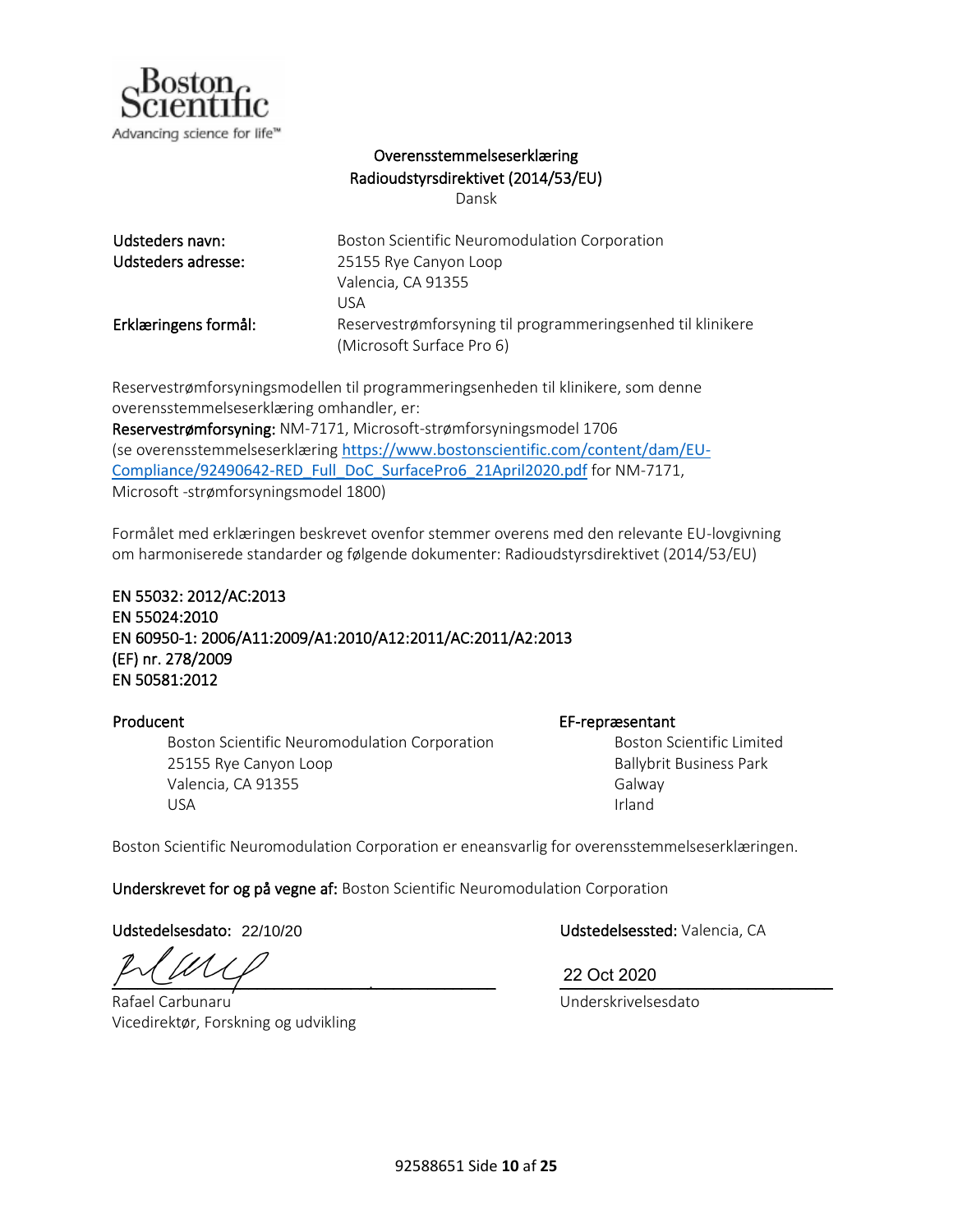

## Declaração de Conformidade Diretiva de Equipamentos de Rádio (2014/53/UE)

Português

| Nome do emissor:      | Boston Scientific Neuromodulation Corporation               |
|-----------------------|-------------------------------------------------------------|
| Endereço do emissor:  | 25155 Rye Canyon Loop                                       |
|                       | Valencia, CA 91355                                          |
|                       | Estados Unidos da América                                   |
| Objeto da declaração: | Fonte de alimentação sobressalente do Programador do Médico |
|                       | (Microsoft Surface Pro 6)                                   |

O modelo da fonte de alimentação sobressalente do Programador do Médico abrangido por esta Declaração de Conformidade é o seguinte:

Fonte de alimentação sobressalente: NM-7171, Fonte de alimentação da Microsoft modelo 1706 (consulte a Declaração de Conformidade [https://www.bostonscientific.com/content/dam/EU-](https://www.bostonscientific.com/content/dam/EU-Compliance/92490642-RED_Full_DoC_SurfacePro6_21April2020.pdf)[Compliance/92490642-RED\\_Full\\_DoC\\_SurfacePro6\\_21April2020.pdf](https://www.bostonscientific.com/content/dam/EU-Compliance/92490642-RED_Full_DoC_SurfacePro6_21April2020.pdf) para NM-7171, Fonte de alimentação da Microsoft modelo 1800)

O objeto da declaração acima descrita está em conformidade com a legislação harmonizada da União e com os seguintes documentos: Diretiva de Equipamentos de Rádio (2014/53/UE)

EN 55032: 2012/AC:2013 EN 55024:2010 EN 60950-1: 2006/A11:2009/A1:2010/A12:2011/AC:2011/A2:2013 (CE) No 278/2009 EN 50581:2012

Boston Scientific Neuromodulation Corporation 25155 Rye Canyon Loop Valencia, CA 91355 Estados Unidos da América

Fabricante **Representante na CE** 

Boston Scientific Limited Ballybrit Business Park Galway Irlanda

A Boston Scientific Neuromodulation Corporation é exclusivamente responsável pela Declaração de Conformidade.

Assinado por e em nome de: Boston Scientific Neuromodulation Corporation

Data de emissão: 22/10/20

 $\frac{22 \text{ OCL ZU2U}}{2}$ 

Rafael Carbunaru Vice-Presidente, Investigação e Desenvolvimento

Local de emissão: Valencia, CA

22 Oct 2020

Data da assinatura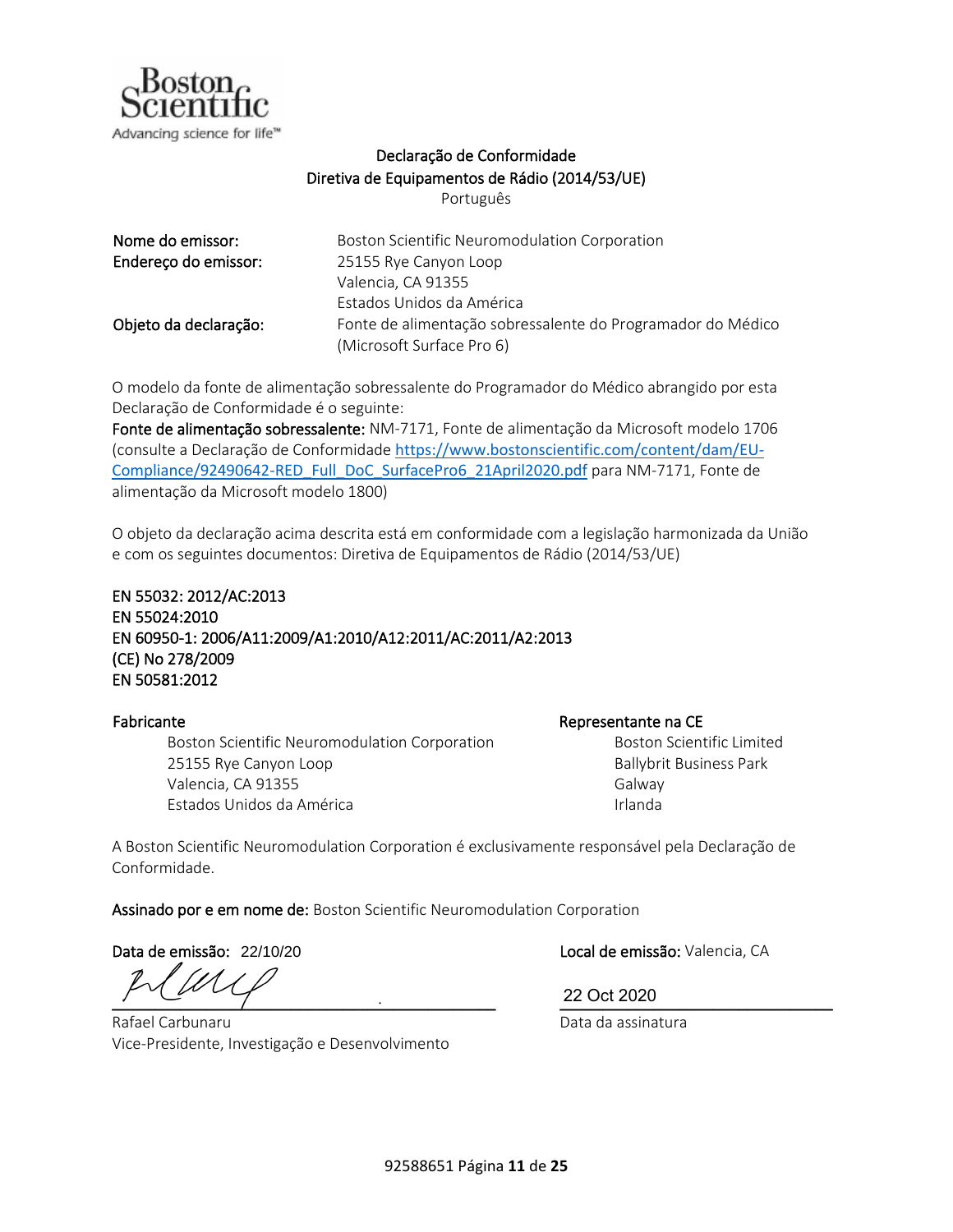

## Δήλωση συμμόρφωσης Οδηγία περί εξοπλισμού ραδιοσυχνοτήτων (2014/53/EΕ)

Ελληνικά

| Όνομα εκδότη:            | Boston Scientific Neuromodulation Corporation             |
|--------------------------|-----------------------------------------------------------|
| Διεύθυνση εκδότη:        | 25155 Rye Canyon Loop                                     |
|                          | Valencia, CA 91355                                        |
|                          | Ηνωμένες Πολιτείες της Αμερικής                           |
| Αντικείμενο της δήλωσης: | Εφεδρική τροφοδοσία ρεύματος Προγραμματιστή νοσοκομειακού |
|                          | ιατρού (Microsoft Surface Pro 6)                          |

Το μοντέλο εφεδρικής τροφοδοσίας ρεύματος Προγραμματιστή νοσοκομειακού ιατρού που καλύπτεται από την παρούσα Δήλωση συμμόρφωσης είναι:

Εφεδρική τροφοδοσία ρεύματος: NM-7171, Μοντέλο τροφοδοσίας ρεύματος 1706 της Microsoft (ανατρέξτε στη Δήλωση συμμόρφωσης [https://www.bostonscientific.com/content/dam/EU-](https://www.bostonscientific.com/content/dam/EU-Compliance/92490642-RED_Full_DoC_SurfacePro6_21April2020.pdf)[Compliance/92490642-RED\\_Full\\_DoC\\_SurfacePro6\\_21April2020.pdf](https://www.bostonscientific.com/content/dam/EU-Compliance/92490642-RED_Full_DoC_SurfacePro6_21April2020.pdf) για το NM-7171, Μοντέλο τροφοδοσίας ρεύματος 1800 της Microsoft)

Το αντικείμενο της δήλωσης που περιγράφεται παραπάνω είναι σύμφωνο προς τη σχετική ενωσιακή νομοθεσία εναρμόνισης και τα ακόλουθα έγγραφα: Οδηγία περί εξοπλισμού ραδιοσυχνοτήτων (2014/53/EΕ)

## EN 55032: 2012/AC:2013 EN 55024:2010 EN 60950-1: 2006/A11:2009/A1:2010/A12:2011/AC:2011/A2:2013 (EΚ) No 278/2009 EN 50581:2012

### Κατασκευαστής Γερμανίας Αντιπρόσωπος ΕΚ

Boston Scientific Neuromodulation Corporation 25155 Rye Canyon Loop Valencia, CA 91355 Ηνωμένες Πολιτείες της Αμερικής

Boston Scientific Limited

Ballybrit Business Park Galway Ιρλανδία

Η παρούσα δήλωση συμμόρφωσης εκδίδεται με αποκλειστική ευθύνη της Boston Scientific Neuromodulation Corporation.

Υπογραφή για λογαριασμό και εξ ονόματος: Boston Scientific Neuromodulation Corporation

Ημερομηνία έκδοσης: Τόπος έκδοσης: Valencia, CA 22/10/20

 $\frac{22 \text{ Oct } 2020}$ 

Rafael Carbunaru Αντιπρόεδρος, Τμήμα έρευνας και ανάπτυξης

22 Oct 2020

Ημερομηνία υπογραφής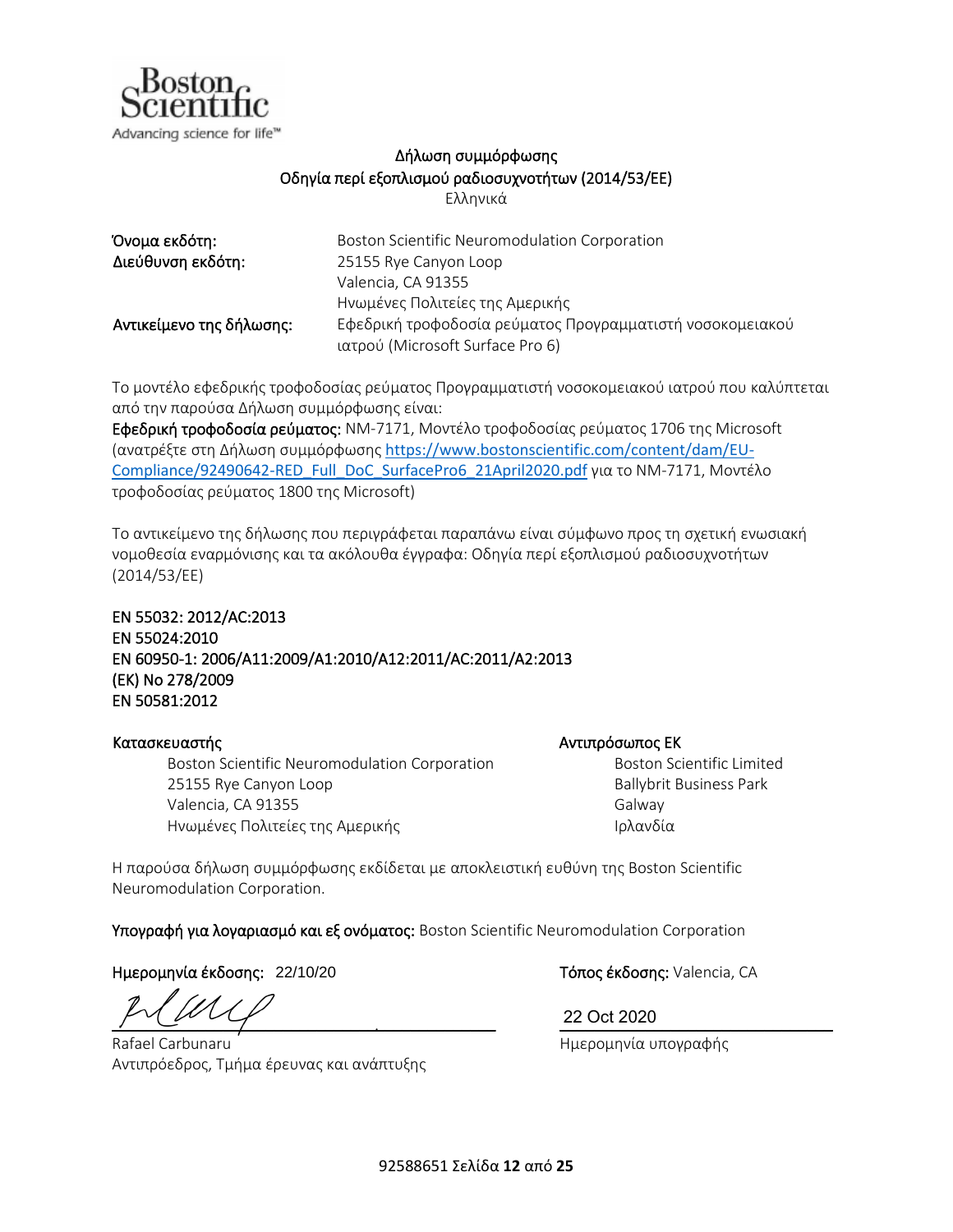

## Prohlášení o shodě Směrnice EU o radiových zařízeních (2014/53/EU)

Česky

<span id="page-13-0"></span>

| Název vydavatele:   | Boston Scientific Neuromodulation Corporation    |
|---------------------|--------------------------------------------------|
| Adresa vydavatele:  | 25155 Rye Canyon Loop                            |
|                     | Valencia, CA 91355                               |
|                     | Spojené státy americké                           |
| Předmět prohlášení: | Náhradní zdroj napájení pro lékařský programátor |
|                     | (Microsoft Surface Pro 6)                        |

Model náhradního zdroje napájení pro lékařský programátor uváděný v tomto prohlášení o shodě je: Náhradní zdroj napájení: NM-7171, model zdroje napájení Microsoft 1706 (viz prohlášení o shodě [https://www.bostonscientific.com/content/dam/EU-Compliance/92490642-](https://www.bostonscientific.com/content/dam/EU-Compliance/92490642-RED_Full_DoC_SurfacePro6_21April2020.pdf) [RED\\_Full\\_DoC\\_SurfacePro6\\_21April2020.pdf](https://www.bostonscientific.com/content/dam/EU-Compliance/92490642-RED_Full_DoC_SurfacePro6_21April2020.pdf) pro NM-7171, model zdroje napájení Microsoft 1800)

Předmět shora uvedeného prohlášení je ve shodě s příslušnou harmonizovanou legislativou EU a následujícími dokumenty: Směrnice EU o radiových zařízeních (2014/53/EU)

EN 55032: 2012/AC:2013 EN 55024:2010 EN 60950-1: 2006/A11:2009/A1:2010/A12:2011/AC:2011/A2:2013 (ES) č. 278/2009 EN 50581:2012

Boston Scientific Neuromodulation Corporation 25155 Rye Canyon Loop Valencia, CA 91355 Spojené státy americké

Výrobce Zástupce v ES

Boston Scientific Limited Ballybrit Business Park Galway Irsko

Za prohlášení o shodě nese výhradní odpovědnost společnost Boston Scientific Neuromodulation Corporation.

Podepsáno za a jménem: Boston Scientific Neuromodulation Corporation

Datum vydání: 22/10/20

\_\_\_\_\_\_\_\_\_\_\_\_\_\_\_\_\_\_\_\_\_\_\_\_\_\_\_\_\_\_\_\_\_\_\_\_\_\_\_\_\_\_\_\_\_ \_\_\_\_\_\_\_\_\_\_\_\_\_\_\_\_\_\_\_\_\_\_\_\_\_\_\_\_\_\_\_\_

Rafael Carbunaru Místopředseda, výzkum a vývoj

Místo vydání: Valencia, CA

22 Oct 2020

Datum podpisu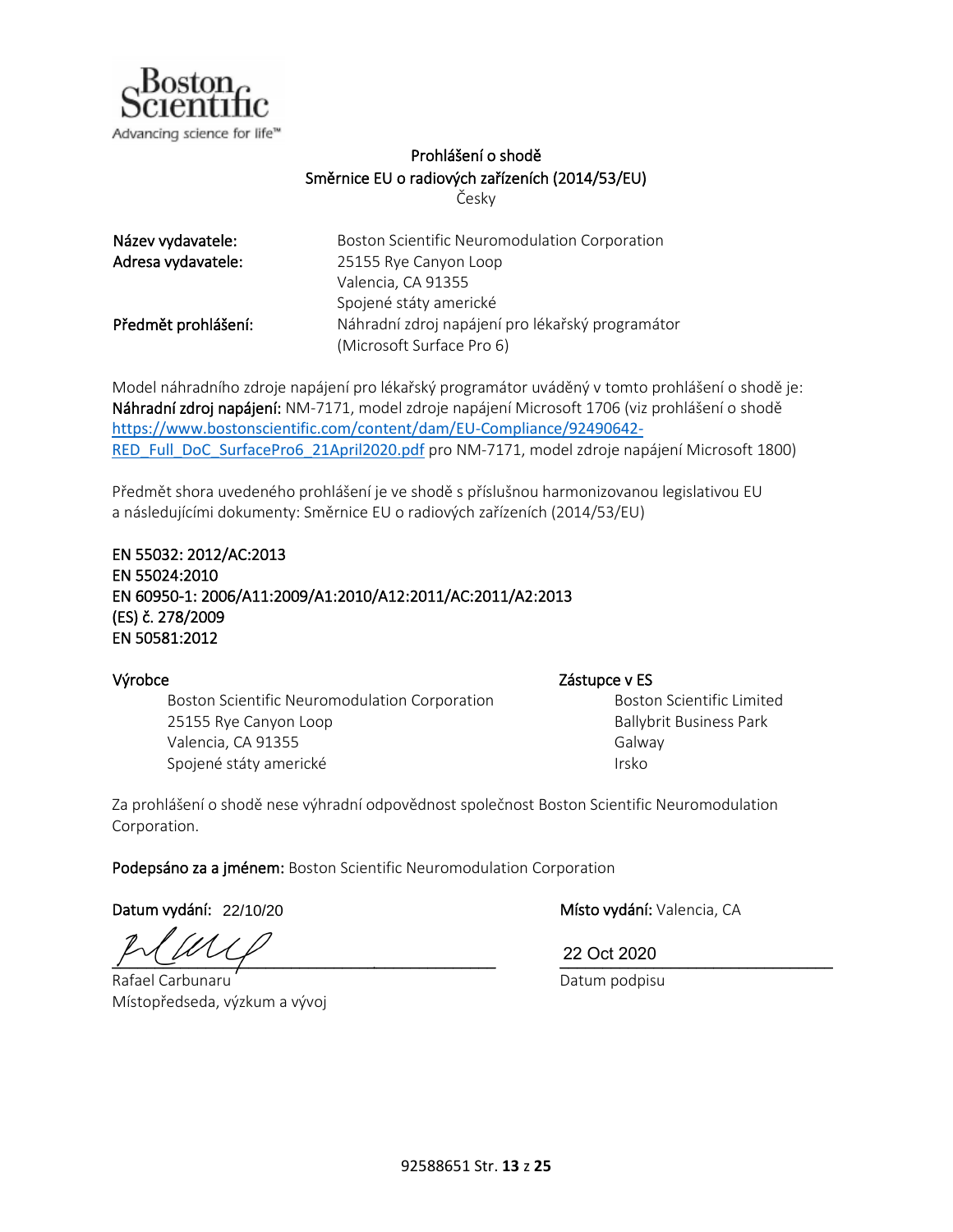

## Vyhlásenie o zhode Smernica o rádiových zariadeniach (2014/53/EÚ)

Slovenčina

| Názov vydavateľa:   | Boston Scientific Neuromodulation Corporation    |
|---------------------|--------------------------------------------------|
| Adresa vydavateľa:  | 25155 Rye Canyon Loop                            |
|                     | Valencia, CA 91355                               |
|                     | LISA                                             |
| Predmet vyhlásenia: | Náhradný zdroj napájania programátora pre lekára |
|                     | (Microsoft Surface Pro 6)                        |

Model náhradného zdroja napájania programátora pre lekára, ktorého sa týka toto vyhlásenie o zhode: Náhradný zdroj napájania: NM-7171, spoločnosť Microsoft označuje tento zdroj napájania ako model 1706 (pozrite si vyhlásenie o zhode [https://www.bostonscientific.com/content/dam/EU-](https://www.bostonscientific.com/content/dam/EU-Compliance/92490642-RED_Full_DoC_SurfacePro6_21April2020.pdf)[Compliance/92490642-RED\\_Full\\_DoC\\_SurfacePro6\\_21April2020.pdf](https://www.bostonscientific.com/content/dam/EU-Compliance/92490642-RED_Full_DoC_SurfacePro6_21April2020.pdf) pre zdroj napájania NM-7171, ktorý spoločnosť Microsoft označuje ako model 1800).

Predmet vyhlásenia uvedený vyššie je v zhode s príslušnou harmonizovanou legislatívou Európskej únie a s nasledujúcimi dokumentmi: Smernica o rádiových zariadeniach (2014/53/EÚ).

EN 55032: 2012/AC:2013 EN 55024:2010 EN 60950-1:2006/A11:2009/A1:2010/A12:2011/AC:2011/A2:2013 NARIADENIE KOMISIE (EÚ) č. 278/2009 EN 50581:2012

Boston Scientific Neuromodulation Corporation 25155 Rye Canyon Loop Valencia, CA 91355 USA

### Výrobca za zástupca pre ES

Boston Scientific Limited Ballybrit Business Park Galway Írsko

Spoločnosť Boston Scientific Neuromodulation Corporation je výlučne zodpovedná za toto Vyhlásenie o zhode.

Podpísané v mene: Boston Scientific Neuromodulation Corporation

Dátum vydania: 22/10/20

 $\frac{22 \text{ Oct } 2020}$ 

Rafael Carbunaru Viceprezident, Výskum a vývoj

Miesto vydania: Valencia, CA

22 Oct 2020

Dátum podpisu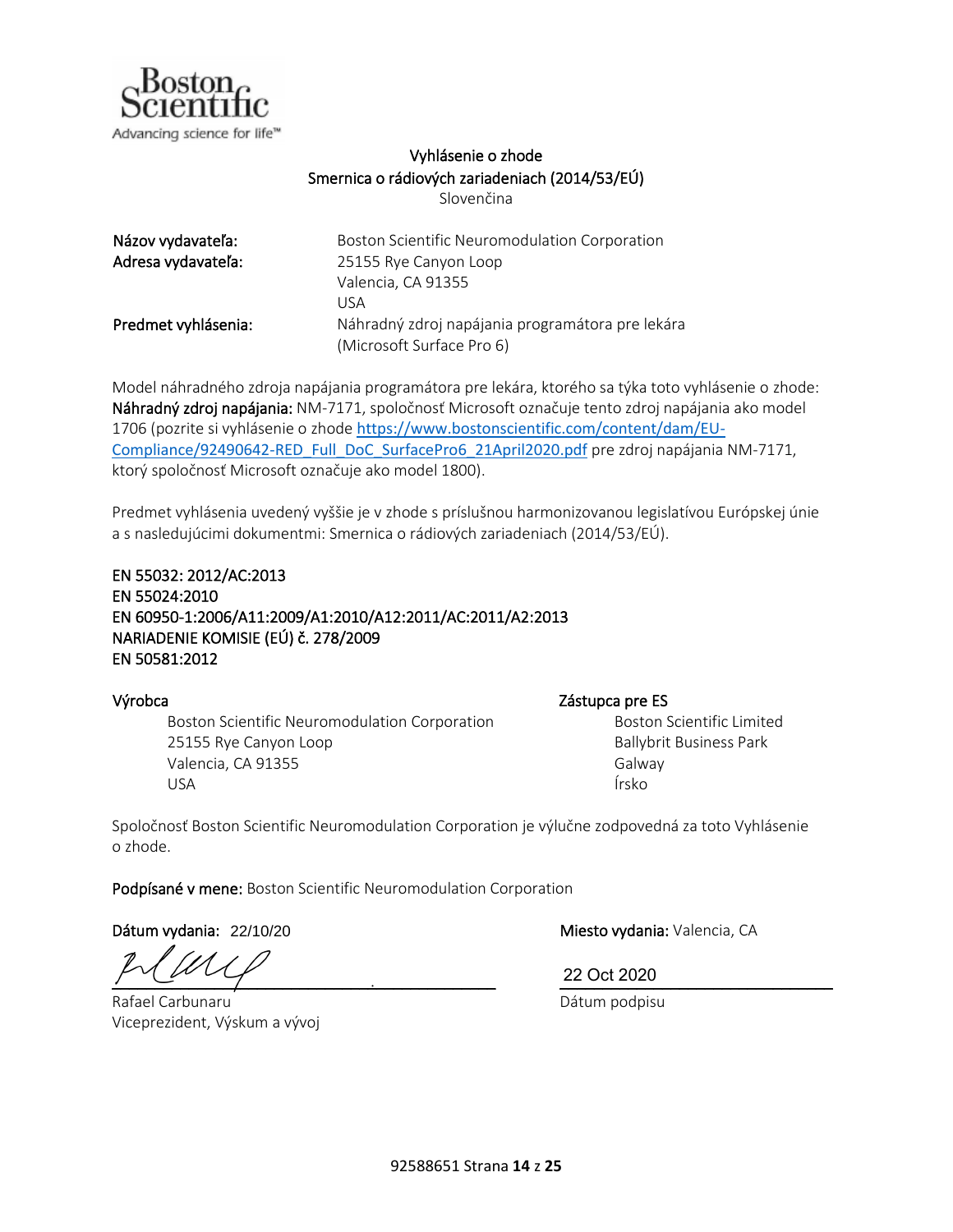

## Deklaracja zgodności Dyrektywa w sprawie urządzeń radiowych (2014/53/UE)

Język polski

| Nazwa wydawcy:       | Boston Scientific Neuromodulation Corporation                          |
|----------------------|------------------------------------------------------------------------|
| Adres wydawcy:       | 25155 Rye Canyon Loop                                                  |
|                      | Valencia, CA 91355                                                     |
|                      | Stany Zjednoczone                                                      |
| Przedmiot zgodności: | Zapasowy zasilacz do programatora klinicysty (Microsoft Surface Pro 6) |

Model zapasowego zasilacza do programatora klinicysty, którego dotyczy niniejsza deklaracja zgodności, to: Zapasowy zasilacz: NM-7171, Microsoft Model 1706, Microsoft Model 1800 (patrz deklaracja zgodności [https://www.bostonscientific.com/content/dam/EU-Compliance/92490642-](https://www.bostonscientific.com/content/dam/EU-Compliance/92490642-RED_Full_DoC_SurfacePro6_21April2020.pdf) [RED\\_Full\\_DoC\\_SurfacePro6\\_21April2020.pdf](https://www.bostonscientific.com/content/dam/EU-Compliance/92490642-RED_Full_DoC_SurfacePro6_21April2020.pdf) w zakresie informacji o zasilaczu NM-7171)

Przedmiot deklaracji opisany powyżej jest zgodny z odpowiednimi zharmonizowanymi przepisami unijnymi oraz z następującymi dokumentami: Dyrektywa w sprawie urządzeń radiowych (2014/53/UE)

### EN 55032: 2012/AC:2013 EN 55024:2010 EN 60950-1: 2006/A11:2009/A1:2010/A12:2011/AC:2011/A2:2013 Nr (WE) 278/2009 EN 50581:2012

Boston Scientific Neuromodulation Corporation 25155 Rye Canyon Loop Valencia, CA 91355 Stany Zjednoczone

## Producent **Producent** Producent **Producent** Producent **Producent** Producent **Producent** Producent **Producent** Producent **Producent** Producent **Producent** Producent **Producent** Producent **Producent** Producent **Producent** Pr

Boston Scientific Limited Ballybrit Business Park Galway Irlandia

Boston Scientific Neuromodulation Corporation ponosi wyłączną odpowiedzialność za deklarację zgodności.

Podpisano w imieniu i na rzecz: Boston Scientific Neuromodulation Corporation

Data wydania: 22/10/20

 $\frac{22 \text{ Oct } 2020}$ 

Rafael Carbunaru Wiceprezes ds. badań i rozwoju

Miejsce wydania: Valencia, CA USA

22 Oct 2020

Data złożenia podpisu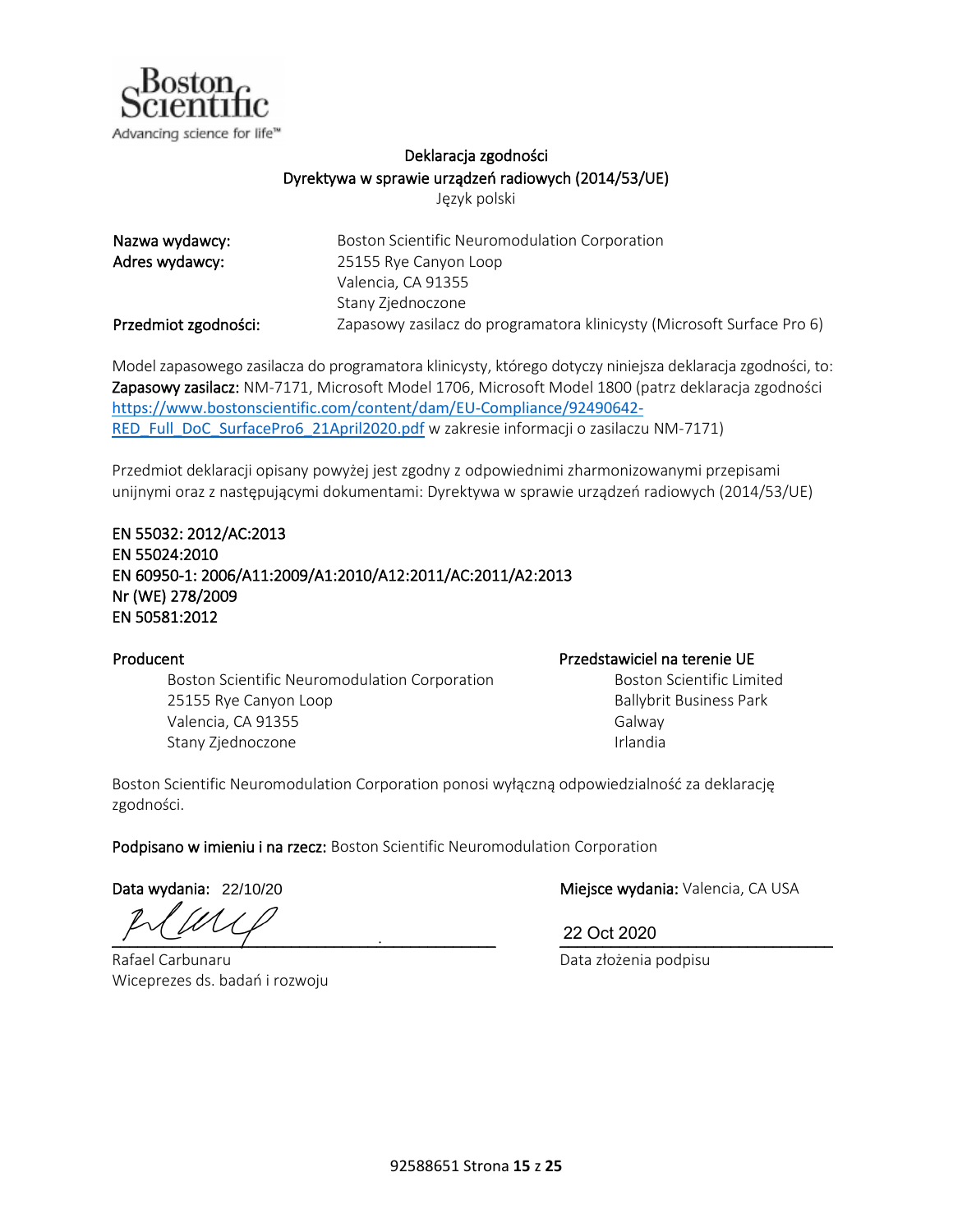

## Megfelelőségi nyilatkozat Rádióberendezésekről szóló irányelv (2014/53/EU)

Magyar

| Kibocsátó neve:       | Boston Scientific Neuromodulation Corporation                   |
|-----------------------|-----------------------------------------------------------------|
| Kibocsátó címe:       | 25155 Rye Canyon Loop                                           |
|                       | Valencia, CA 91355                                              |
|                       | Amerikai Egyesült Államok                                       |
| A nyilatkozat tárgya: | Orvosi Programozó (Microsoft Surface Pro 6) tartalék tápegysége |

A jelen megfelelőségi nyilatkozat az Orvosi Programozó következő típusú tartalék tápegységére vonatkozik:

Tartalék tápegység: NM-7171, 1706-os modellszámú Microsoft-tápegység (lásd az NM-7171 egységhez tartozó 1800-as modellszámú Microsoft-tápegység Megfelelőségi nyilatkozatát [https://www.bostonscientific.com/content/dam/EU-Compliance/92490642-](https://www.bostonscientific.com/content/dam/EU-Compliance/92490642-RED_Full_DoC_SurfacePro6_21April2020.pdf) [RED\\_Full\\_DoC\\_SurfacePro6\\_21April2020.pdf](https://www.bostonscientific.com/content/dam/EU-Compliance/92490642-RED_Full_DoC_SurfacePro6_21April2020.pdf) )

A fent leírt nyilatkozat tárgyát képező eszközök megfelelnek a vonatkozó harmonizált EU-s törvényeknek, valamint az alábbi dokumentumoknak: Rádióberendezésekről szóló irányelv (2014/53/EU)

## EN 55032: 2012/AC:2013 EN 55024:2010 EN 60950-1: 2006/A11:2009/A1:2010/A12:2011/AC:2011/A2:2013 278/2009/EK EN 50581:2012

Boston Scientific Neuromodulation Corporation 25155 Rye Canyon Loop Valencia, CA 91355 Amerikai Egyesült Államok

Gyártó EK-képviselő

Boston Scientific Limited Ballybrit Business Park Galway Írország

A megfelelőségi nyilatkozattal kapcsolatban a felelősséget kizárólag a Boston Scientific Neuromodulation Corporation viseli.

Aláírva a következő vállalat részéről és megbízásából: Boston Scientific Neuromodulation Corporation

Kiállítás dátuma: 22/10/20

\_\_\_\_\_\_\_\_\_\_\_\_\_\_\_\_\_\_\_\_\_\_\_\_\_\_\_\_\_\_\_\_\_\_\_\_\_\_\_\_\_\_\_\_\_ \_\_\_\_\_\_\_\_\_\_\_\_\_\_\_\_\_\_\_\_\_\_\_\_\_\_\_\_\_\_\_\_

Rafael Carbunaru Alelnök, Kutatás és fejlesztés

Kiállítás helye: Valencia, CA

22 Oct 2020

Aláírás dátuma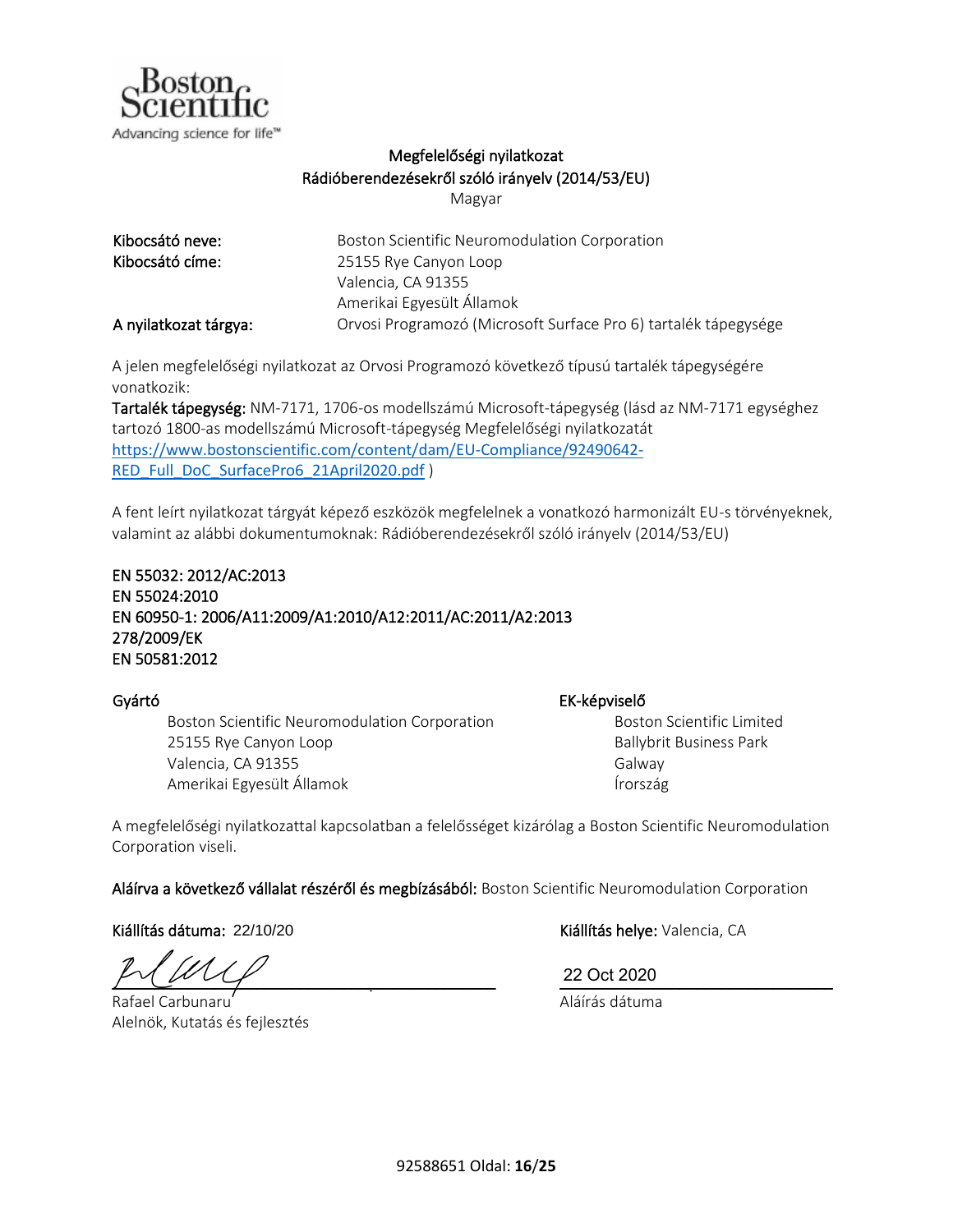

## Декларация за съответствие Директива за радиосъоръжения (2014/53/ЕС)

Български

| Име на емитента:       | Boston Scientific Neuromodulation Corporation               |
|------------------------|-------------------------------------------------------------|
| Адрес на емитента:     | 25155 Rye Canyon Loop                                       |
|                        | Valencia, CA 91355                                          |
|                        | Съединени американски щати                                  |
| Обект на декларацията: | Резервно захранващо устройство за програматор за клинициста |
|                        | (Microsoft Surface Pro 6)                                   |

Моделът на резервното захранващо устройство на програматора за клинициста, предмет на настоящата Декларация за съответствие, е:

Резервно захранващо устройство: NM-7171, захранващо устройство Microsoft модел 1706 (вижте "Декларация за съответствие" [https://www.bostonscientific.com/content/dam/EU-](https://www.bostonscientific.com/content/dam/EU-Compliance/92490642-RED_Full_DoC_SurfacePro6_21April2020.pdf)[Compliance/92490642-RED\\_Full\\_DoC\\_SurfacePro6\\_21April2020.pdf](https://www.bostonscientific.com/content/dam/EU-Compliance/92490642-RED_Full_DoC_SurfacePro6_21April2020.pdf) за NM-7171, захранващо устройство Microsoft модел 1800)

Обектът на гореописаната декларация е в съответствие със съответното хармонизирано законодателство на Европейския съюз и следните документи: Директива за радиосъоръжения (2014/53/ЕС)

EN 55032: 2012/AC:2013 EN 55024:2010 EN 60950-1: 2006/A11:2009/A1:2010/A12:2011/AC:2011/A2:2013 (ЕС) № 278/2009 EN 50581:2012

### Производител Представител за ЕО

Boston Scientific Neuromodulation Corporation 25155 Rye Canyon Loop Valencia, CA 91355 Съединени американски щати

Boston Scientific Limited Ballybrit Business Park Galway Ирландия

Отговорността за Декларацията за съответствие е изключително на Boston Scientific Neuromodulation Corporation.

Подписано за и от името на: Boston Scientific Neuromodulation Corporation

Дата на издаване: 22/10/20

\_\_\_\_\_\_\_\_\_\_\_\_\_\_\_\_\_\_\_\_\_\_\_\_\_\_\_\_\_\_\_\_\_\_\_\_\_\_\_\_\_\_\_\_\_ \_\_\_\_\_\_\_\_\_\_\_\_\_\_\_\_\_\_\_\_\_\_\_\_\_\_\_\_\_\_\_\_

Rafael Carbunaru Вицепрезидент, Изследвания и разработка

Място на издаване: Valencia, CA

22 Oct 2020

Дата на подписването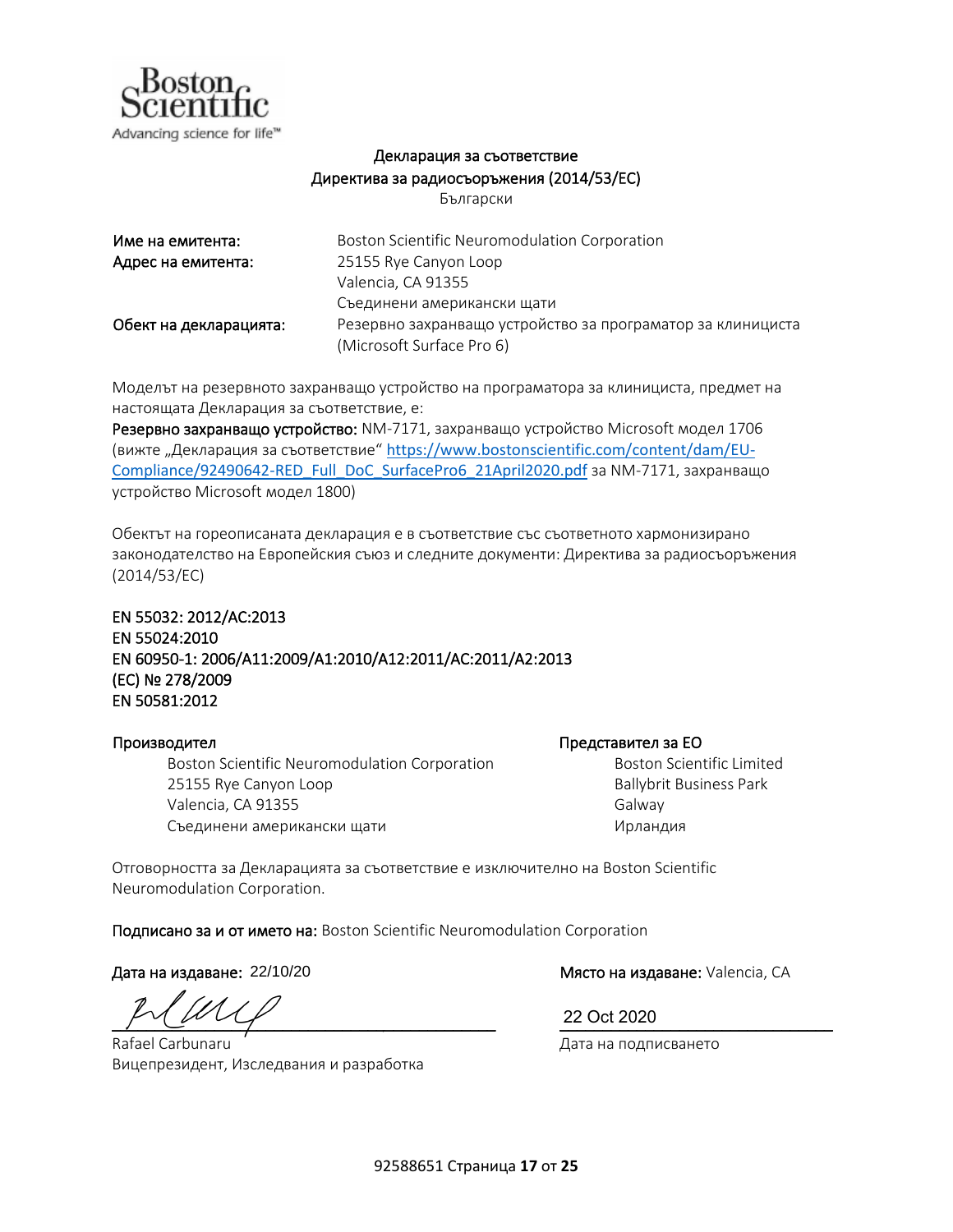

### Izjava o sukladnosti Direktiva o radijskoj opremi (2014/53/EU) Hrvatski

| Naziv izdavača:  | Boston Scientific Neuromodulation Corporation                         |
|------------------|-----------------------------------------------------------------------|
| Adresa izdavača: | 25155 Rye Canyon Loop                                                 |
|                  | Valencia, CA 91355                                                    |
|                  | Sjedinjene Američke Države                                            |
| Predmet izjave:  | Pričuvno napajanje medicinskog programatora (Microsoft Surface Pro 6) |

Model pričuvnog napajanja medicinskog programatora koji je predmet ove izjave o sukladnosti je: Pričuvno napajanje: NM-7171, model napajanja Microsoft 1706 (proučite Izjavu o sukladnosti) [https://www.bostonscientific.com/content/dam/EU-Compliance/92490642-](https://www.bostonscientific.com/content/dam/EU-Compliance/92490642-RED_Full_DoC_SurfacePro6_21April2020.pdf) [RED\\_Full\\_DoC\\_SurfacePro6\\_21April2020.pdf](https://www.bostonscientific.com/content/dam/EU-Compliance/92490642-RED_Full_DoC_SurfacePro6_21April2020.pdf) za NM-7171, model napajanja Microsoft 1800)

Predmet prethodno opisane izjave sukladan je s važećim usklađenim zakonodavstvom Europske unije te sljedećim dokumentima: Direktiva o radijskoj opremi (2014/53/EU)

### EN 55032:2012/AC:2013 EN 55024:2010 EN 60950-1:2006/A11:2009/A1:2010/A12:2011/AC:2011/A2:2013 (EZ) br. 278/2009 EN 50581:2012

## Proizvođač **Proizvođač** Predstavnik za EZ Boston Scientific Neuromodulation Corporation 25155 Rye Canyon Loop Valencia, CA 91355 Sjedinjene Američke Države

Boston Scientific Limited Ballybrit Business Park Galway Irska

Boston Scientific Neuromodulation Corporation isključivo je odgovoran za Izjavu o sukladnosti.

Potpisana u ime i za: Boston Scientific Neuromodulation Corporation

Datum izdavanja: 22/10/20

 $\frac{22 \text{ OCL ZU2U}}{1}$ 

Rafael Carbunaru Potpredsjednik za istraživanje i razvoj

Mjesto izdavanja: Valencia, CA

22 Oct 2020

Datum potpisa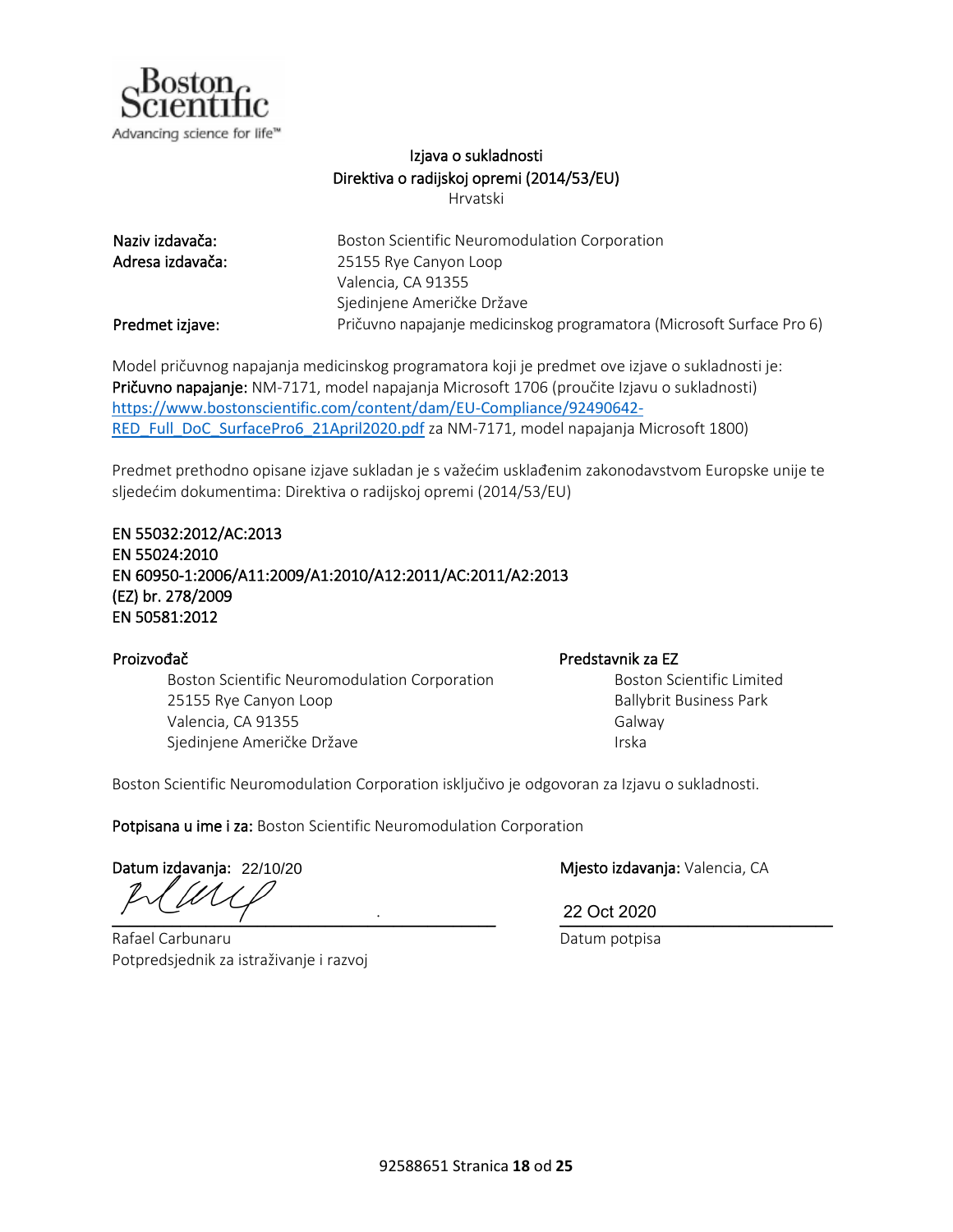

## Declarație de conformitate Directiva privind echipamentele radio (2014/53/UE)

Română

| Denumirea emitentului: | Boston Scientific Neuromodulation Corporation           |
|------------------------|---------------------------------------------------------|
| Adresa emitentului:    | 25155 Rye Canyon Loop                                   |
|                        | Valencia, CA 91355                                      |
|                        | Statele Unite ale Americii                              |
| Obiectul declarației:  | Sursă de alimentare de rezervă pentru Programator medic |
|                        | (Microsoft Surface Pro 6)                               |

Modelul de sursă de alimentare de rezervă pentru Programator medic la care se referă această Declarație de conformitate este:

Sursa de alimentare de rezervă: NM-7171, model sursă de alimentare Microsoft 1706 (consultați Declarația de conformitate [https://www.bostonscientific.com/content/dam/EU-Compliance/92490642-](https://www.bostonscientific.com/content/dam/EU-Compliance/92490642-RED_Full_DoC_SurfacePro6_21April2020.pdf) [RED\\_Full\\_DoC\\_SurfacePro6\\_21April2020.pdf](https://www.bostonscientific.com/content/dam/EU-Compliance/92490642-RED_Full_DoC_SurfacePro6_21April2020.pdf) pentru NM-7171, model sursă de alimentare Microsoft 1800)

Obiectul declarației, descris mai sus, este conform cu legislația armonizată aplicabilă a Uniunii și cu următoarele documente: Directiva privind echipamentele radio (2014/53/UE)

EN 55032: 2012/AC:2013 EN 55024:2010 EN 60950-1: 2006/A11:2009/A1:2010/A12:2011/AC:2011/A2:2013 (CE) Nr. 278/2009 EN 50581:2012

Boston Scientific Neuromodulation Corporation 25155 Rye Canyon Loop Valencia, CA 91355 Statele Unite ale Americii

Producător **Reprezentant în CE** 

Boston Scientific Limited Ballybrit Business Park Galway Irlanda

Boston Scientific Neuromodulation Corporation răspunde exclusiv pentru Declarația de conformitate.

Semnat pentru și în numele: Boston Scientific Neuromodulation Corporation

Data emiterii: 22/10/20

\_\_\_\_\_\_\_\_\_\_\_\_\_\_\_\_\_\_\_\_\_\_\_\_\_\_\_\_\_\_\_\_\_\_\_\_\_\_\_\_\_\_\_\_\_ \_\_\_\_\_\_\_\_\_\_\_\_\_\_\_\_\_\_\_\_\_\_\_\_\_\_\_\_\_\_\_\_

Rafael Carbunaru Vicepreședinte cercetare și dezvoltare Locul emiterii: Valencia, CA

22 Oct 2020

Data semnării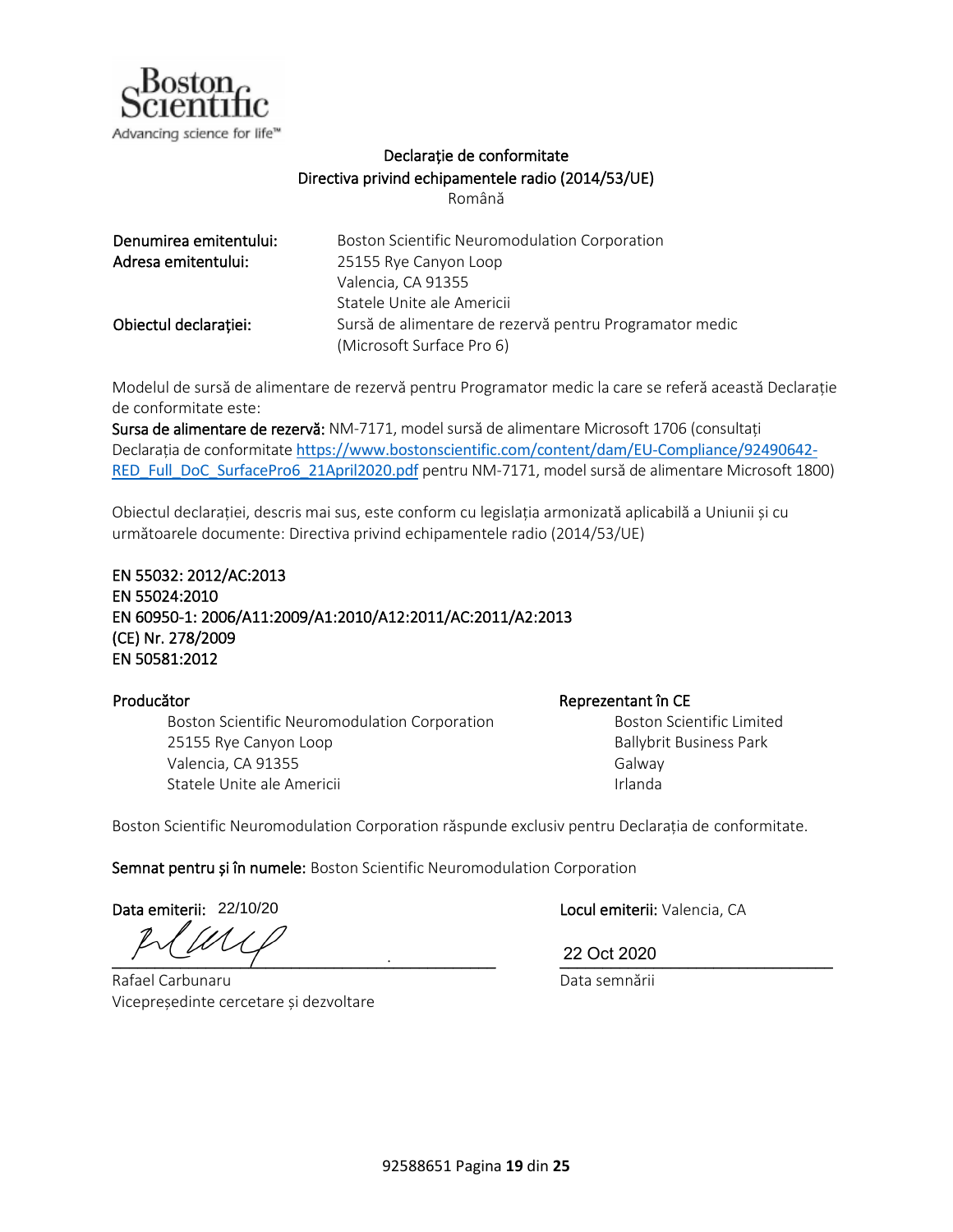

## Uyumluluk Beyanı Radyo Ekipmanı Direktifi (2014/53/EU)

Türkçe

<span id="page-20-0"></span>

| Düzenleyenin Adı:    | Boston Scientific Neuromodulation Corporation                       |
|----------------------|---------------------------------------------------------------------|
| Düzenleyenin Adresi: | 25155 Rye Canyon Loop                                               |
|                      | Valencia, CA 91355                                                  |
|                      | Amerika Birleşik Devletleri                                         |
| Beyannamenin konusu: | Klinisyen Programlayıcı (Microsoft Surface Pro 6) Yedek Güç Kaynağı |

Bu Uyumluluk Beyanı ile ele alınan Klinisyen Programlayıcı Yedek Güç Kaynağı modeli şudur: Yedek Güç Kaynağı: NM-7171, Microsoft Güç Kaynağı Model 1706 (NM-7171, Microsoft Güç Kaynağı Model 1800 için düzenlenmiş Uyumluluk Beyanına göz atın: [https://www.bostonscientific.com/content/dam/EU-Compliance/92490642-](https://www.bostonscientific.com/content/dam/EU-Compliance/92490642-RED_Full_DoC_SurfacePro6_21April2020.pdf) [RED\\_Full\\_DoC\\_SurfacePro6\\_21April2020.pdf](https://www.bostonscientific.com/content/dam/EU-Compliance/92490642-RED_Full_DoC_SurfacePro6_21April2020.pdf))

Yukarıda açıklanan beyannamenin konusu Birlik tarafından uyumlaştırılmış ilgili mevzuat ve aşağıdaki belgelerle uyumludur: Radyo Ekipmanı Direktifi (2014/53/EU)

### EN 55032: 2012/AC:2013 EN 55024:2010 EN 60950-1: 2006/A11:2009/A1:2010/A12:2011/AC:2011/A2:2013 (EC) No 278/2009 EN 50581:2012

Boston Scientific Neuromodulation Corporation 25155 Rye Canyon Loop Valencia, CA 91355 Amerika Birleşik Devletleri

Üretici EC Temsilcisi

Boston Scientific Limited Ballybrit Business Park Galway İrlanda

Boston Scientific Neuromodulation Corporation, Uyumluluk Beyanından münhasıran sorumludur.

Adına imzalanan şirket: Boston Scientific Neuromodulation Corporation

Düzenlenme Tarihi: 22/10/20

\_\_\_\_\_\_\_\_\_\_\_\_\_\_\_\_\_\_\_\_\_\_\_\_\_\_\_\_\_\_\_\_\_\_\_\_\_\_\_\_\_\_\_\_\_ \_\_\_\_\_\_\_\_\_\_\_\_\_\_\_\_\_\_\_\_\_\_\_\_\_\_\_\_\_\_\_\_

Rafael Carbunaru Başkan Yardımcısı, Araştırma ve Geliştirme

Düzenlenme Yeri: Valencia, CA

22 Oct 2020

İmza Tarihi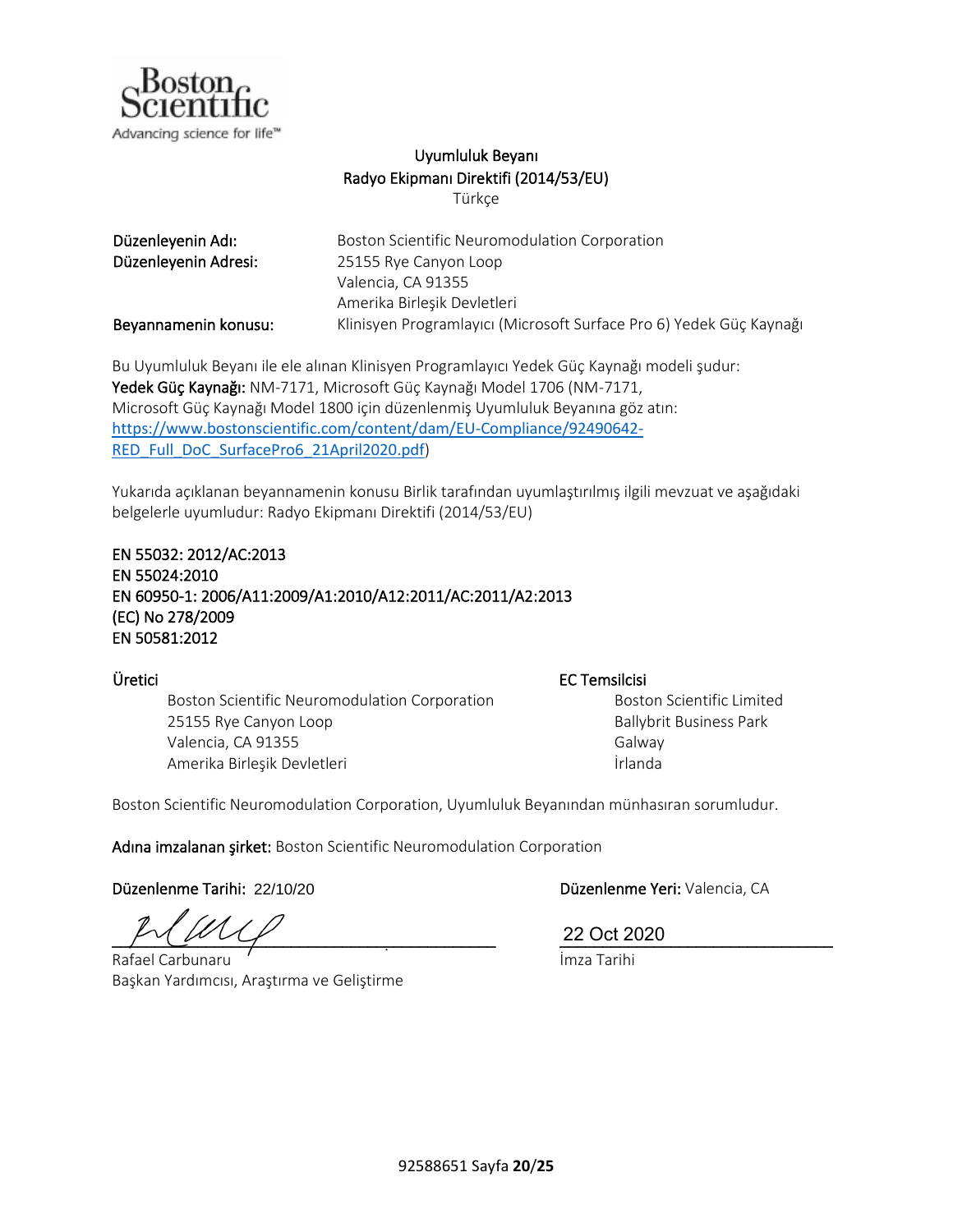

## Izjava o skladnosti Direktiva o radijski opremi (2014/53/EU)

Slovenščina

| Naziv izdajatelja:  | Boston Scientific Neuromodulation Corporation                   |
|---------------------|-----------------------------------------------------------------|
| Naslov izdajatelja: | 25155 Rye Canyon Loop                                           |
|                     | Valencia, CA 91355                                              |
|                     | Združene države Amerike                                         |
| Predmet izjave:     | Nadomestni napajalnik za zdravnikov pripomoček za programiranje |
|                     | (Microsoft Surface Pro 6)                                       |

Model nadomestnega napajalnika za zdravnikov pripomoček za programiranje, na katerega se nanaša ta izjava o skladnosti:

nadomestni napajalnik: NM-7171, Microsoftov model napajalnika 1706 (za Microsoftov model napajalnika 1800 za model NM-7171 glejte izjavo o skladnosti [https://www.bostonscientific.com/content/dam/EU-](https://www.bostonscientific.com/content/dam/EU-Compliance/92490642-RED_Full_DoC_SurfacePro6_21April2020.pdf)[Compliance/92490642-RED\\_Full\\_DoC\\_SurfacePro6\\_21April2020.pdf](https://www.bostonscientific.com/content/dam/EU-Compliance/92490642-RED_Full_DoC_SurfacePro6_21April2020.pdf)).

Zgoraj opisani predmet izjave je skladen z ustrezno usklajeno zakonodajo Unije in naslednjimi dokumenti: Direktiva o radijski opremi (2014/53/EU)

EN 55032: 2012/AC:2013 EN 55024:2010 EN 60950-1: 2006/A11:2009/A1:2010/A12:2011/AC:2011/A2:2013 (ES) št. 278/2009 EN 50581:2012

Boston Scientific Neuromodulation Corporation 25155 Rye Canyon Loop Valencia, CA 91355 Združene države Amerike

Proizvajalec Zastopnik v Evropski skupnosti

Boston Scientific Limited Ballybrit Business Park Galway Irska

Družba Boston Scientific Neuromodulation Corporation je izključno odgovorna za izjavo o skladnosti.

Podpisano za in v imenu: Boston Scientific Neuromodulation Corporation

Datum izdaje: 22/10/20

 $P' \cup P' \cup P'$  22 Oct 2020

Rafael Carbunaru Podpredsednik, raziskave in razvoj

Kraj izdaje: Valencia, Kalifornija

22 Oct 2020

Datum podpisa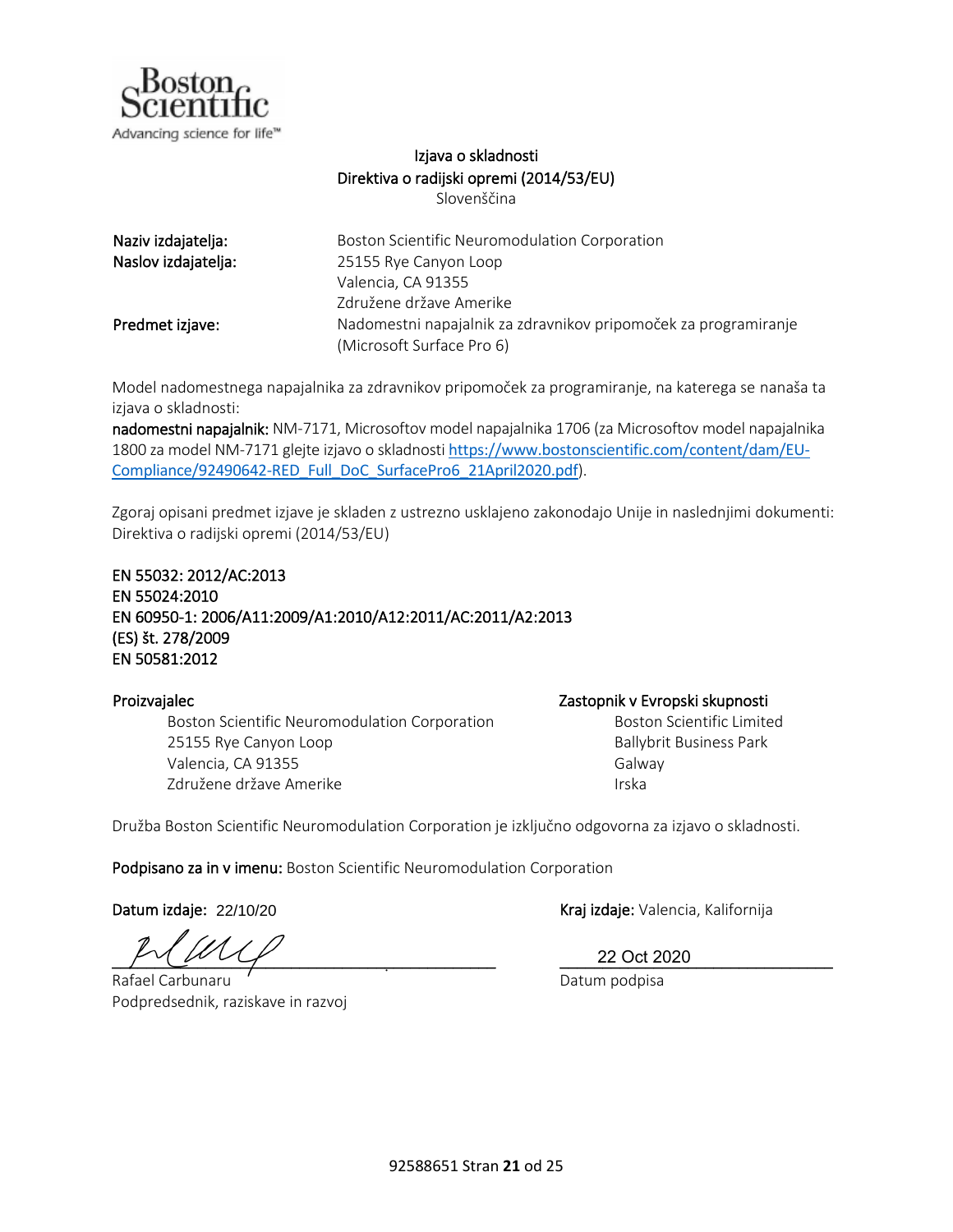

## Vastavusdeklaratsioon Raadioseadmete direktiiv (2014/53/EL)

Eesti

| Väljastaja nimi:     | Boston Scientific Neuromodulation Corporation                |
|----------------------|--------------------------------------------------------------|
| Väljastaja aadress:  | 25155 Rye Canyon Loop                                        |
|                      | Valencia, CA 91355                                           |
|                      | Ameerika Ühendriigid                                         |
| Deklareeritav toode: | Arsti programmija (Microsoft Surface Pro 6) varutoiteallikas |

Selles vastavusdeklaratsioonis käsitletav arsti programmija varutoiteallika mudel on järgmine. Varutoiteallikas: NM-7171, Microsofti toiteallika mudel 1706 (vt vastavusdeklaratsioon [https://www.bostonscientific.com/content/dam/EU-Compliance/92490642-](https://www.bostonscientific.com/content/dam/EU-Compliance/92490642-RED_Full_DoC_SurfacePro6_21April2020.pdf) [RED\\_Full\\_DoC\\_SurfacePro6\\_21April2020.pdf](https://www.bostonscientific.com/content/dam/EU-Compliance/92490642-RED_Full_DoC_SurfacePro6_21April2020.pdf) NM-7171 puhul, Microsofti toiteallika mudel 1800)

Ülalpool kirjeldatud deklareeritav toode vastab asjakohastele Euroopa Liidu ühtlustatud õigusaktidele ja järgmistele dokumentidele: raadioseadmete direktiiv (2014/53/EL)

### EN 55032: 2012/AC:2013 EN 55024:2010 EN 60950-1: 2006/A11:2009/A1:2010/A12:2011/AC:2011/A2:2013 (EÜ) nr 278/2009 EN 50581:2012

Tootja EÜ esindaja Boston Scientific Neuromodulation Corporation 25155 Rye Canyon Loop Valencia, CA 91355 Ameerika Ühendriigid

Boston Scientific Limited Ballybrit Business Park Galway

Boston Scientific Neuromodulation Corporation on vastavusdeklaratsiooni eest ainuvastutav.

Allkirjastatud järgmise ettevõtte nimel: Boston Scientific Neuromodulation Corporation

Väljastamiskuupäev: Väljastamiskoht: Valencia, CA 22/10/20

\_\_\_\_\_\_\_\_\_\_\_\_\_\_\_\_\_\_\_\_\_\_\_\_\_\_\_\_\_\_\_\_\_\_\_\_\_\_\_\_\_\_\_\_\_ \_\_\_\_\_\_\_\_\_\_\_\_\_\_\_\_\_\_\_\_\_\_\_\_\_\_\_\_\_\_\_\_

Rafael Carbunaru Teadus- ja arendustöö asepresident

22 Oct 2020

Allkirjastamise kuupäev

Iirimaa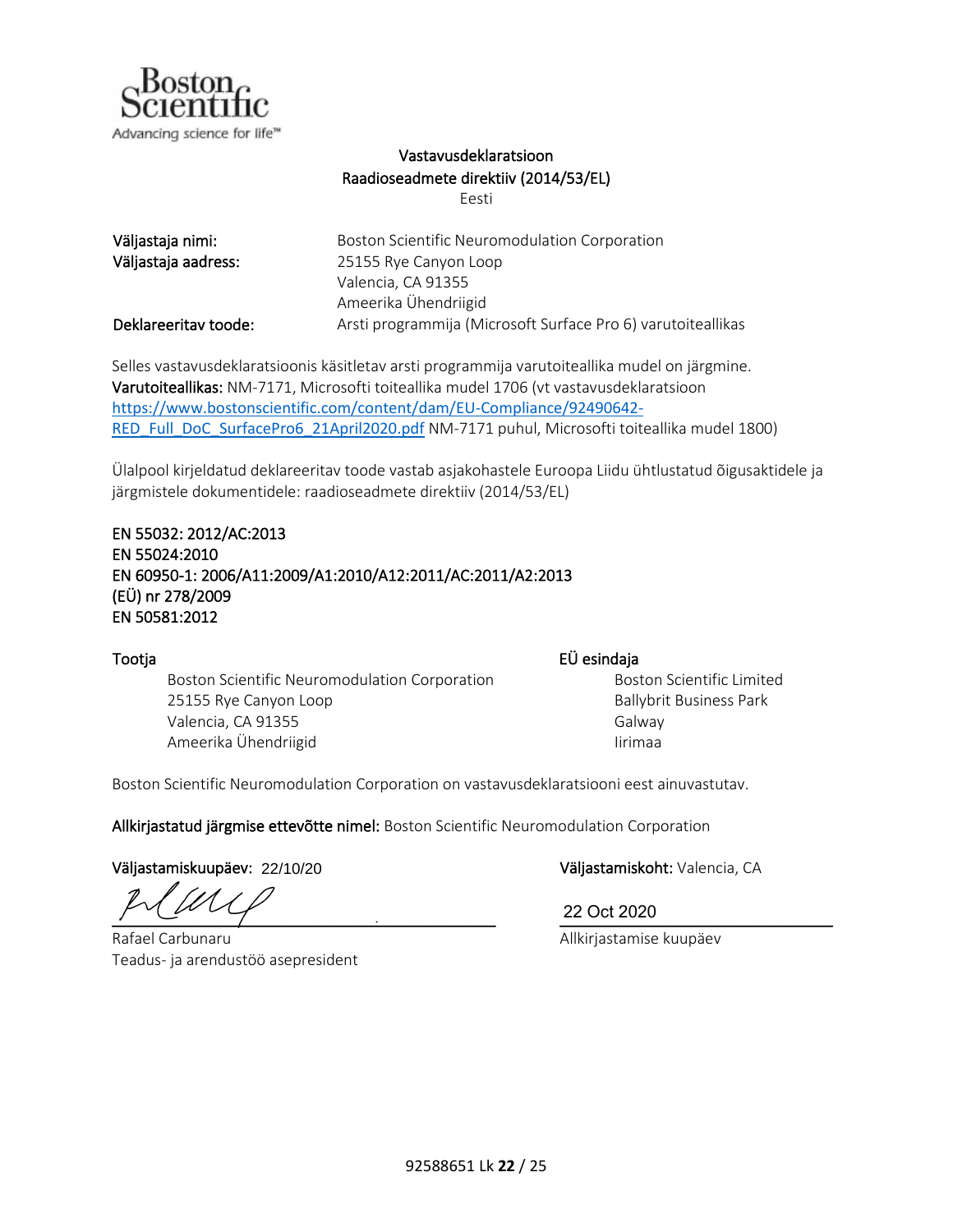

## Atbilstības deklarācija Radioiekārtu direktīva (2014/53/ES)

Latviski

| Izdevēja nosaukums:      | Boston Scientific Neuromodulation Corporation                                 |
|--------------------------|-------------------------------------------------------------------------------|
| Izdevēja adrese:         | 25155 Rye Canyon Loop                                                         |
|                          | Valencia, CA 91355                                                            |
|                          | Amerikas Savienotās Valstis                                                   |
| Deklarācijas priekšmets: | klīniskais programmētājs (Microsoft Surface Pro 6) rezerves strāvas<br>padeve |

Šajā atbilstības deklarācijā minētais klīniskā programmētāja rezerves strāvas padeves modelis ir: Rezerves strāvas padeve: NM-7171, Microsoft strāvas padeves modelis 1706 (skatīt atbilstības deklarāciju [https://www.bostonscientific.com/content/dam/EU-Compliance/92490642-](https://www.bostonscientific.com/content/dam/EU-Compliance/92490642-RED_Full_DoC_SurfacePro6_21April2020.pdf) [RED\\_Full\\_DoC\\_SurfacePro6\\_21April2020.pdf](https://www.bostonscientific.com/content/dam/EU-Compliance/92490642-RED_Full_DoC_SurfacePro6_21April2020.pdf) NM-7171, Microsoft strāvas padeves modelim 1800)

Iepriekš aprakstītais deklarācijas priekšmets atbilst saistošajiem Eiropas Savienības saskaņotajiem tiesību aktiem un šādiem dokumentiem: Radioiekārtu direktīva (2014/53/ES)

### EN 55032: 2012/AC:2013 EN 55024:2010 EN 60950-1: 2006/A11:2009/A1:2010/A12:2011/AC:2011/A2:2013 (EK) Nr. 278/2009 EN 50581:2012

Boston Scientific Neuromodulation Corporation 25155 Rye Canyon Loop Valencia, CA 91355 Amerikas Savienotās Valstis

### Ražotājs Pārstāvis Eiropas Kopienā

Boston Scientific Limited Ballybrit Business Park Galway Īrija

Boston Scientific Neuromodulation Corporation ir tikai un vienīgi atbildīgs par atbilstības deklarāciju.

Parakstīts šāda uzņēmuma vārdā: Boston Scientific Neuromodulation Corporation

Izdošanas datums: 22/10/20

WL  $\frac{22 \text{ Oct } 2020}$ 

Rafael Carbunaru Pētniecības un attīstības viceprezidents

Izdošanas vieta: Valensija, Kalifornijas štats

22 Oct 2020

Paraksta datums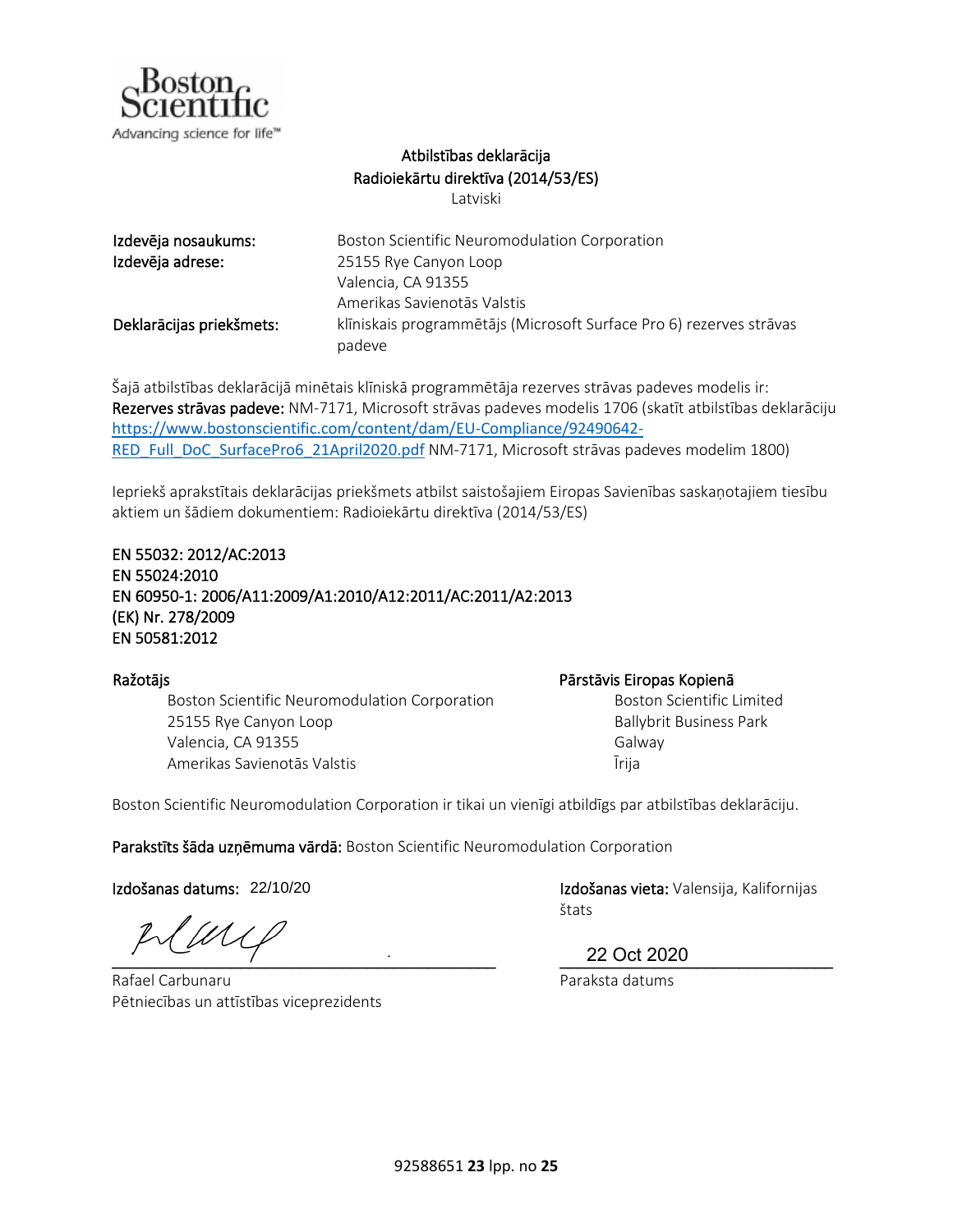

## Atitikties deklaracija Radijo įrangos direktyva (2014/53/ES)

Lietuvių k.

| Išdavėjo pavadinimas:  | Boston Scientific Neuromodulation Corporation                 |
|------------------------|---------------------------------------------------------------|
| Išdavėjo adresas:      | 25155 Rye Canyon Loop                                         |
|                        | Valencia, CA 91355                                            |
|                        | Jungtinės Amerikos Valstijos                                  |
| Deklaracijos objektas: | Klinicisto programavimo priemonės ("Microsoft Surface Pro 6") |
|                        | atsarginis maitinimo šaltinis                                 |

Klinicisto programavimo priemonės atsarginio maitinimo šaltinio modelis, minimas šioje atitikties deklaracijoje:

Atsarginis maitinimo šaltinis: NM-7171, "Microsoft" 1706 modelio maitinimo šaltinis (žr. atitikties deklaraciją [https://www.bostonscientific.com/content/dam/EU-Compliance/92490642-](https://www.bostonscientific.com/content/dam/EU-Compliance/92490642-RED_Full_DoC_SurfacePro6_21April2020.pdf) [RED\\_Full\\_DoC\\_SurfacePro6\\_21April2020.pdf](https://www.bostonscientific.com/content/dam/EU-Compliance/92490642-RED_Full_DoC_SurfacePro6_21April2020.pdf) NM-7171, "Microsoft" 1800 modelio maitinimo šaltinis)

Atitinkami darnieji Sąjungos teisės aktai ir dokumentai, kuriuos atitinka aukščiau aprašytas deklaracijos objektas: Radijo įrangos direktyva (2014/53/ES)

EN 55032: 2012/AC:2013 EN 55024:2010 EN 60950-1: 2006/A11:2009/A1:2010/A12:2011/AC:2011/A2:2013 (EB) Nr. 278/2009 EN 50581:2012

"Boston Scientific Neuromodulation Corporation" 25155 Rye Canyon Loop Valencia, CA 91355 Jungtinės Amerikos Valstijos

Gamintojas **Atstovas EB** 

"Boston Scientific Limited" Ballybrit Business Park Galway Airija

Įmonė "Boston Scientific Neuromodulation Corporation" yra išskirtinai atsakinga už atitikties deklaraciją.

Pasirašyta (kieno vardu): "Boston Scientific Neuromodulation Corporation"

Išdavimo data: 22/10/20

\_\_\_\_\_\_\_\_\_\_\_\_\_\_\_\_\_\_\_\_\_\_\_\_\_\_\_\_\_\_\_\_\_\_\_\_\_\_\_\_\_\_\_\_\_ \_\_\_\_\_\_\_\_\_\_\_\_\_\_\_\_\_\_\_\_\_\_\_\_\_\_\_\_\_\_\_\_

Rafael Carbunaru Tyrimų ir plėtros viceprezidentas

Išdavimo vieta: Valencia, CA

22 Oct 2020

Pasirašymo data